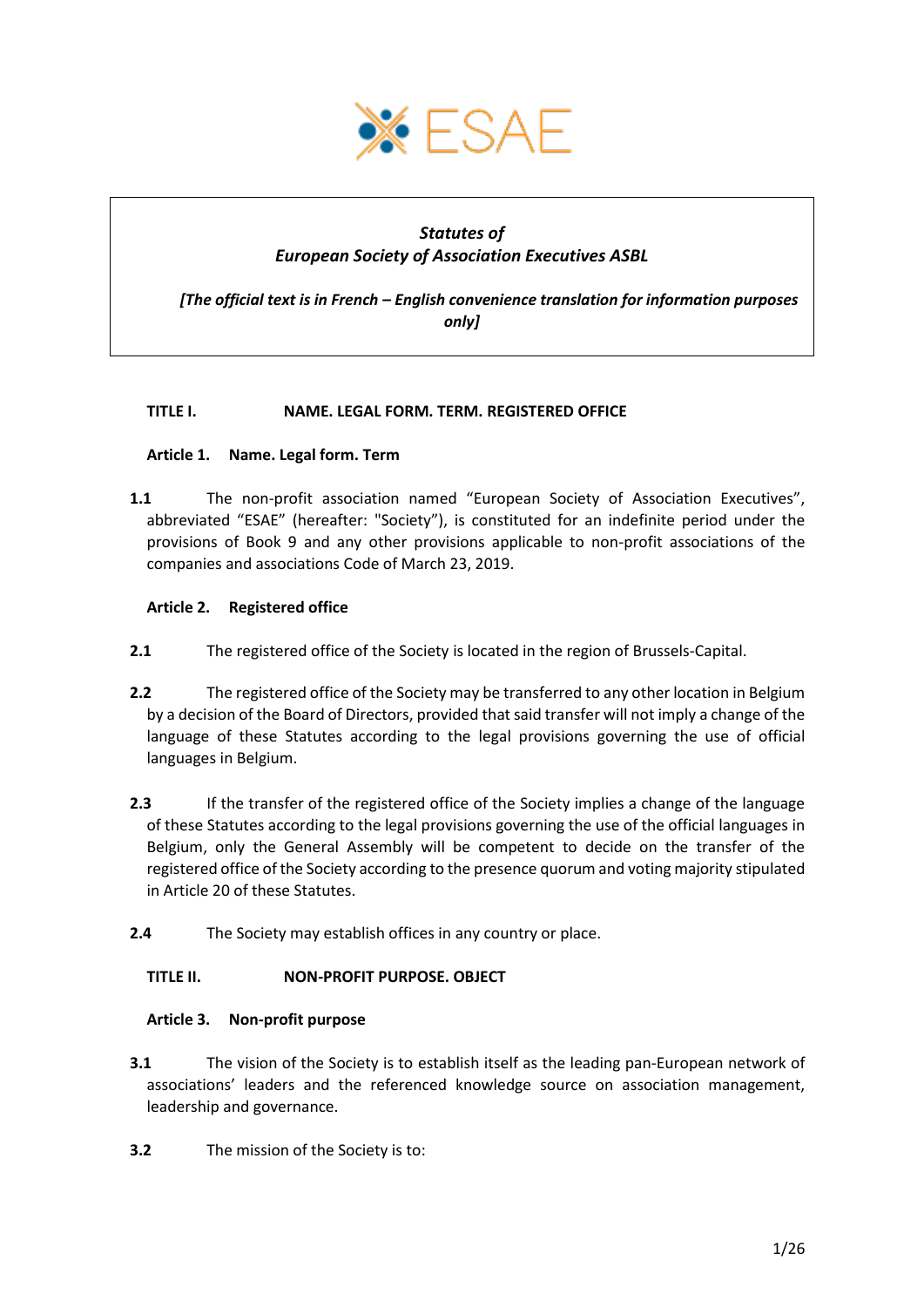

(a) Connect European association's leaders and executives to share knowledge, experience and know-how on all aspects of association management leadership and governance;

(b) Inspire professional development and cultivate future association leaders through peer-to-peer networking events and educational workshops; and

(c) Establish effectiveness and professionalization of the association sector and promote standards.

**3.3** The non-profit purpose of the Society shall be, within the European Union and worldwide, to promote the profession and the professional standing of managers of international, European and national associations, educate its Members and the public in all areas that affect the development and improvement of associations and similar organisations.

### <span id="page-1-0"></span>**Article 4. Object**

**4.1** To that effect, the Society may develop, alone or in collaboration with third parties, directly or indirectly, all activities related, directly or indirectly, to its purpose. The Society may, in particular develop the following non exhaustively listed activities for the general or specific account of its Members and/or third parties:

(a) Conduct and co-operate in courses of study for the benefit of persons desiring to prepare themselves for executive and administrative functions in European, national or international associations;

(b) Administer the examinations and other requirements necessary to enable candidates to obtain the qualifications and certifications in associations management and in related fields;

(c) Hold meetings and conferences for the mutual improvement, education and professional development of Members;

(d) Produce, retain and disseminate information relative to the functions and management of associations;

(e) Participate in public dialogue and debate to represent the interests of the Members and the European association management sector;

(f) Co-operate with managers of national and international organisations of association executives towards the common purpose of advancing association management as a profession;

(g) Provide opportunities for the exchange of experience, knowledge and opinions through discussions, meetings, studies and publications;

(h) Conduct competitions and manage awards for outstanding management ability and association services to the public;

(i) Support and advise national and international groups of associations, particularly relating to relationships with international bodies, and on issues relating to business and association management;

(j) Further the exchange of information and experience among relevant national and international bodies;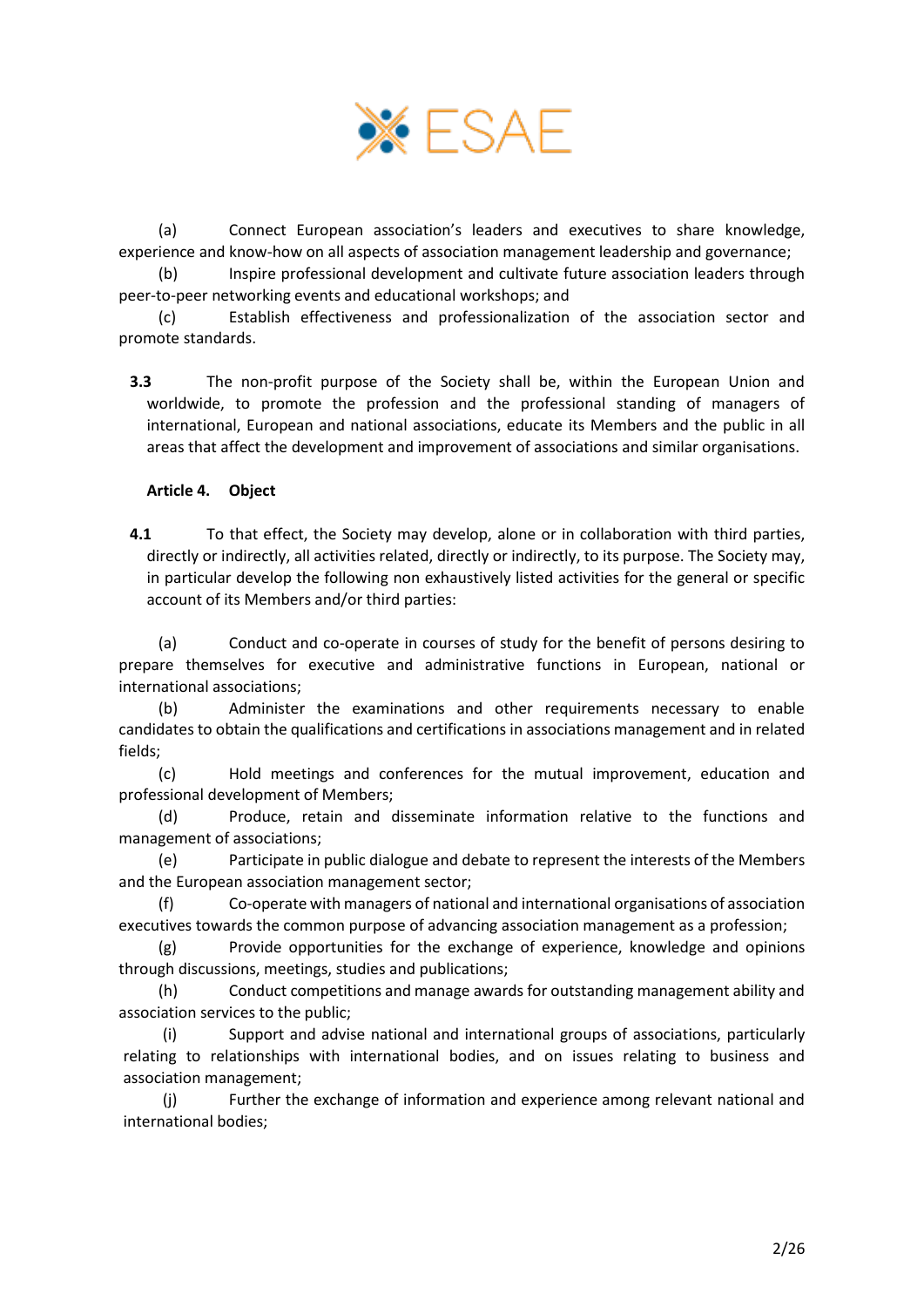

(k) Consult and advise relevant national and international authorities regarding matters affecting the association management profession; and

(l) Cooperate with and assist other initiatives and/or organisations having a purpose similar to the purpose of the Society, as well as other regional and/or international initiatives and/or organisations.

**4.2** The activities of the Society can be of a commercial and profitable nature, provided always that the profits generated through these activities shall at all times and entirely be affected to the realisation of the non-profit purpose of the Society.

<span id="page-2-2"></span>**TITLE III. MEMBERS**

### <span id="page-2-3"></span>**Article 5. Membership**

- **5.1** The Society shall have one (1) membership category: Full Members (hereafter: "**Members**"). The Society shall always consist of at least three (3) Full Members.
- **5.2** The rights and obligations of the Members shall be as defined in and pursuant to these Statutes.

### <span id="page-2-0"></span>**Article 6. Full Members**

- **6.1** The category of Full Membership is open and accessible to any:
	- (a) Natural person being in charge with some aspects of association management (hereafter: "**Individual Members**").
	- (b) Legal entity cumulatively meeting the following criteria:
		- i. Having the legal personality;
		- ii. Being duly constituted in accordance with the laws and practices of its country of origin;
		- iii. Being a non-profit legal entity, i.e. a legal entity which pursues a disinterested purpose and does not distribute among its founders, members and/or directors the profits it generates in the framework of its disinterested purpose; and
		- iv. Being in charge with some aspects of association management. (hereafter: "**Association Members**").
- **6.2** Members shall enjoy all membership rights, including voting rights.

#### <span id="page-2-1"></span>**Article 7. Admission to membership**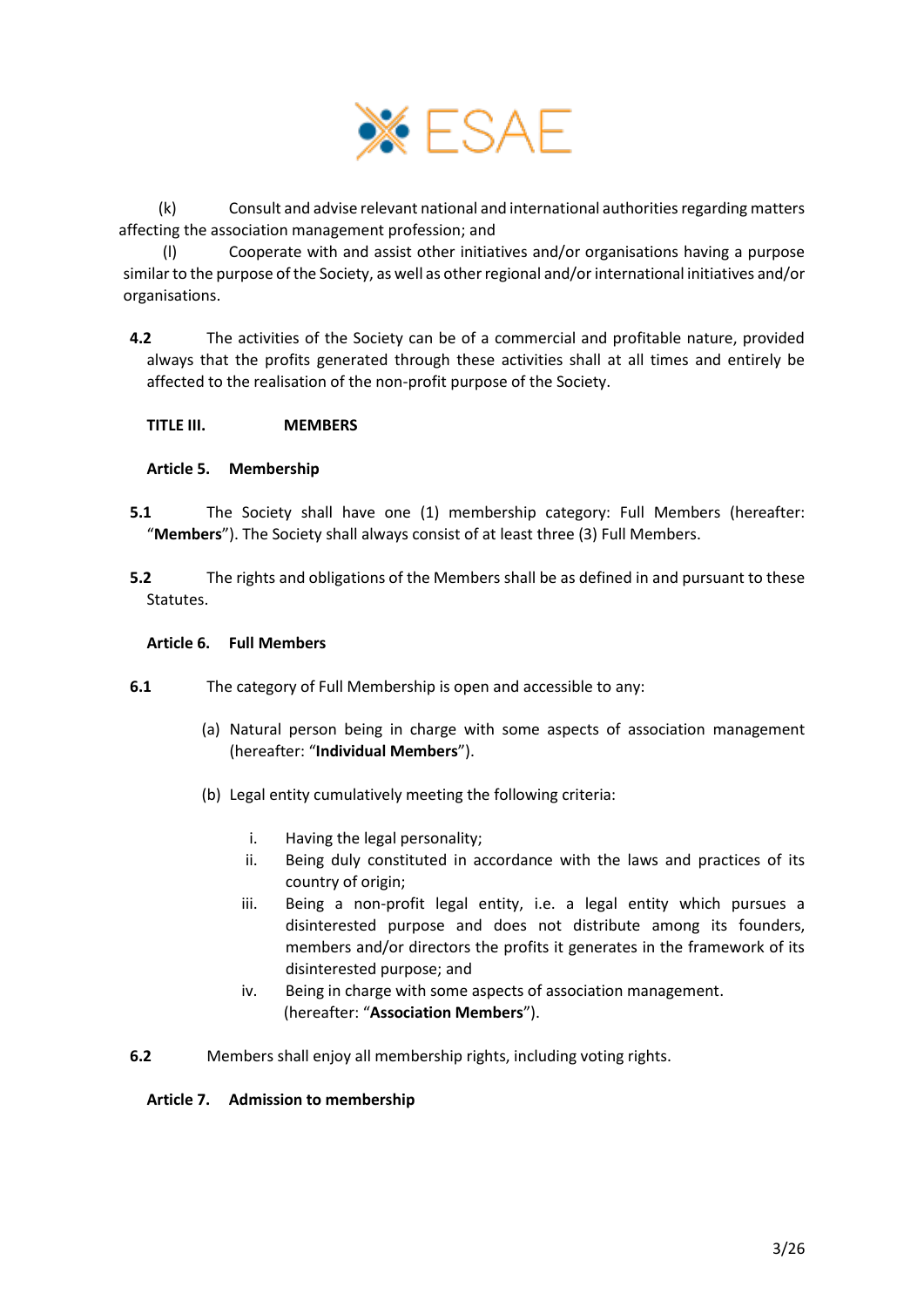

- **7.1** Any applicant to membership shall submit an application for admission to membership via regular means of communication to the Person Entrusted with the Daily Management.
- **7.2** The Person Entrusted with the Daily Management shall submit this application for admission to the Board of Directors. After having verified that all conditions for membership are complied with, the Board of Directors shall decide on the admission to membership. The decisions of the Board of Directors regarding membership admissions are final, sovereign and the Board of Directors shall give reasons for its decisions.

## <span id="page-3-1"></span>**Article 8. Representation of Members**

- **8.1** Each Member, being a legal entity, shall appoint between one (1) and three (3) natural person(s), called the "Representative(s)", to represent it within the Society. If a Member appoints more than one (1) Representative, it must appoint one (1) voter – when applicable – who shall cast the vote of his/her Member (hereafter: "**Voter**"). Each Voter must have full capacity powers to represent his/her Member. If a Member only appoints one (1) Representative, he/she shall be the Voter of his/her Member.
- **8.2** If a Representative ceases to be employed by or is no longer otherwise linked to the Member he/she is representing, (i) he/she shall as of right lose his/her capacity as Representative (including any capacity to cast the vote of his/her Member, if any) and (ii) said Member shall immediately replace this Representative unless the Member has another Representative and, if applicable, another Representative who has been appointed as Voter.
- **8.3** Each Member, being a legal entity, shall inform, via regular means of communication, the Person Entrusted with the Daily Management of the identity, contact details, and, as the case may be, appointment as Voter, of its/their Representative(s). In case of a meeting of the General Assembly, each Member shall inform the Person Entrusted with the Daily Management of the aforementioned information at least ten (10) calendar days before the meeting.

#### <span id="page-3-0"></span>**Article 9. Resignation. Exclusion**

- **9.1** Members are free to resign at any time from the Society by giving written notice via special means of communication to the Person Entrusted with the Daily Management. The Person Entrusted with the Daily Management shall submit as soon as possible the resignation to the Board of Directors, which shall in turn acknowledge it. The resignation shall be effective on the 31 December of the year during which the written notice has been sent to the Person Entrusted with the Daily Management.
- **9.2** A Member which (i) ceases to satisfy the definition of the membership as set out in [Article 6](#page-2-0) of these Statutes, or (ii) is not duly or timely or fully complying with these Statutes, the internal rules, if any, and/or any decision validly taken by the bodies of the Society, or (iii) does not pay all its membership fees within the stated period, or (iv) infringes the interests of the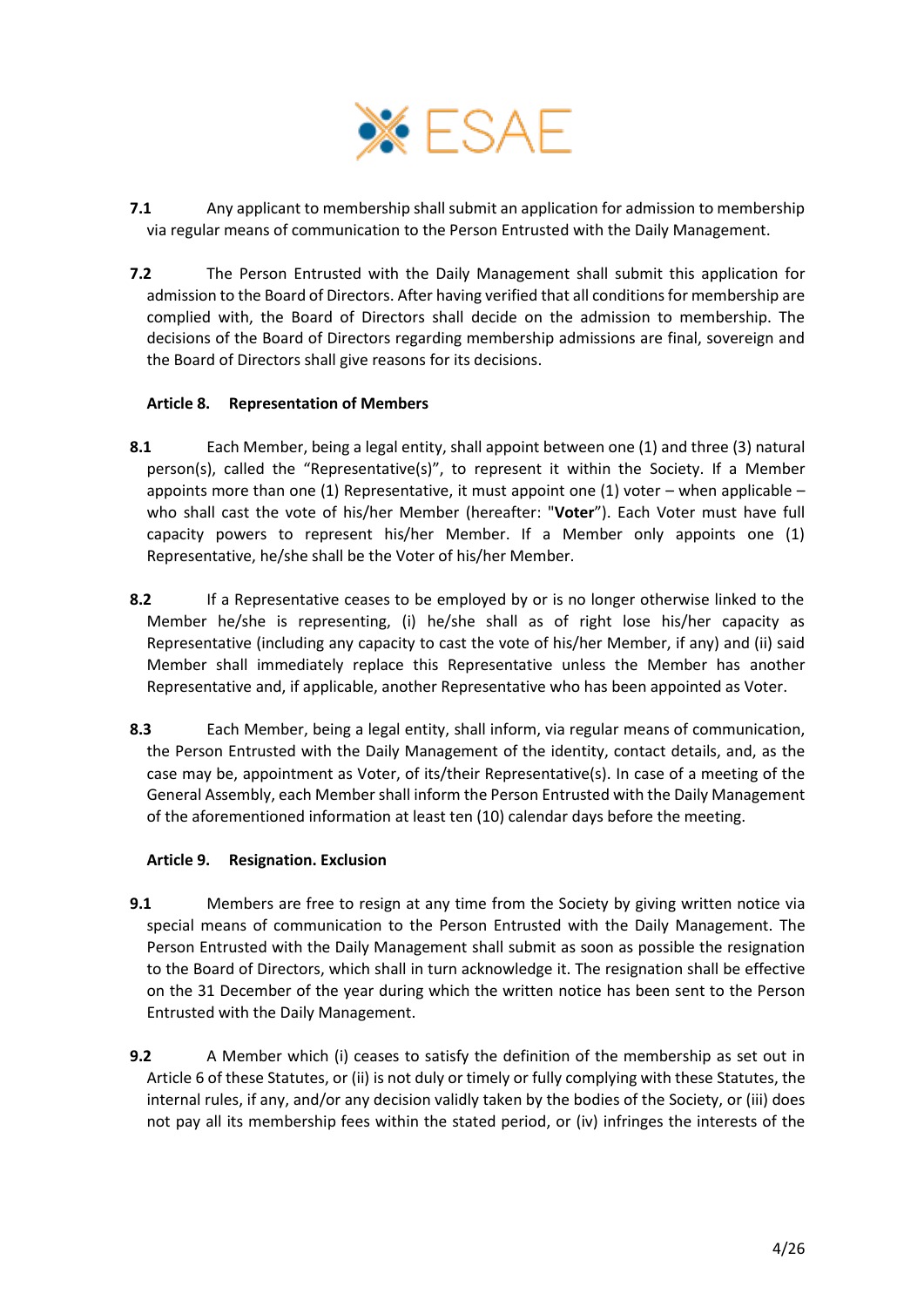

Society, or (v) has substantially modified its activities, or (vi) for any other reasonable cause, may be excluded from membership, upon decision of the General Assembly.

- **9.3** Before excluding a Member, the General Assembly shall provide the concerned Member with the relevant details in writing via special means of communication at least thirty (30) calendar days in advance of the proposed exclusion date. The concerned Member has then time to definitely remedy the consequences of the breach or breaches having led to the proposal of exclusion of the concerned Member. The General Assembly may decide to exclude a Member, provided that the concerned Member is convened at the meeting of the General Assembly and has received the possibility to defend his/her/its position during the meeting of the General Assembly and prior to the voting on the exclusion. The proposed exclusion of the concerned Member shall be explicitly mentioned in the agenda included in or attached to the convening notice sent to the Members and the directors. The General Assembly can validly decide on the exclusion of a Member only if (i) at least two-thirds (2/3) of the Members are present or represented and (ii) the decision to exclude a Member obtains at least a majority of two-thirds (2/3) of the votes cast by the Members present or represented. The decisions of the General Assembly regarding the exclusion of a Member are final, sovereign and the General Assembly shall give reasons for its decisions.
- **9.4** The Person Entrusted with the Daily Management shall notify the decision of the General Assembly, via special means of communication, to the concerned Member within fifteen (15) calendar days from the decision of the General Assembly.
- **9.5** All membership rights of the Member concerned by the abovementioned exclusion procedure shall be suspended during the entire procedure until the decision of the General Assembly.
- **9.6** A Member which, in whatever way and for whatever reason, ceases to be a Member shall remain liable for its obligations towards the Society, including for the payment of the membership fees for the financial year during which notice is given. A Member, that in whatever way and for whatever reason, ceases to be a Member shall (i) have no claims for compensation on the Society or for its assets, and (ii) forthwith cease to hold itself out as a Member in any manner.
- **9.7** A Member which has resigned or has been excluded from the Society and wishes to rejoin the Society as a Member may be considered as an applicant to membership after a period of one (1) year following his/her/its resignation or exclusion.

## <span id="page-4-0"></span>**Article 10. Membership fees**

**10.1** Each Individual Member shall pay membership fees per year, as proposed by the Board of Directors and decided by the General Assembly. Each year, the amount of the membership fees for each Individual Member shall be proposed by the Board of Directors and decided by the General Assembly on the basis of the number of services used by the Individual Member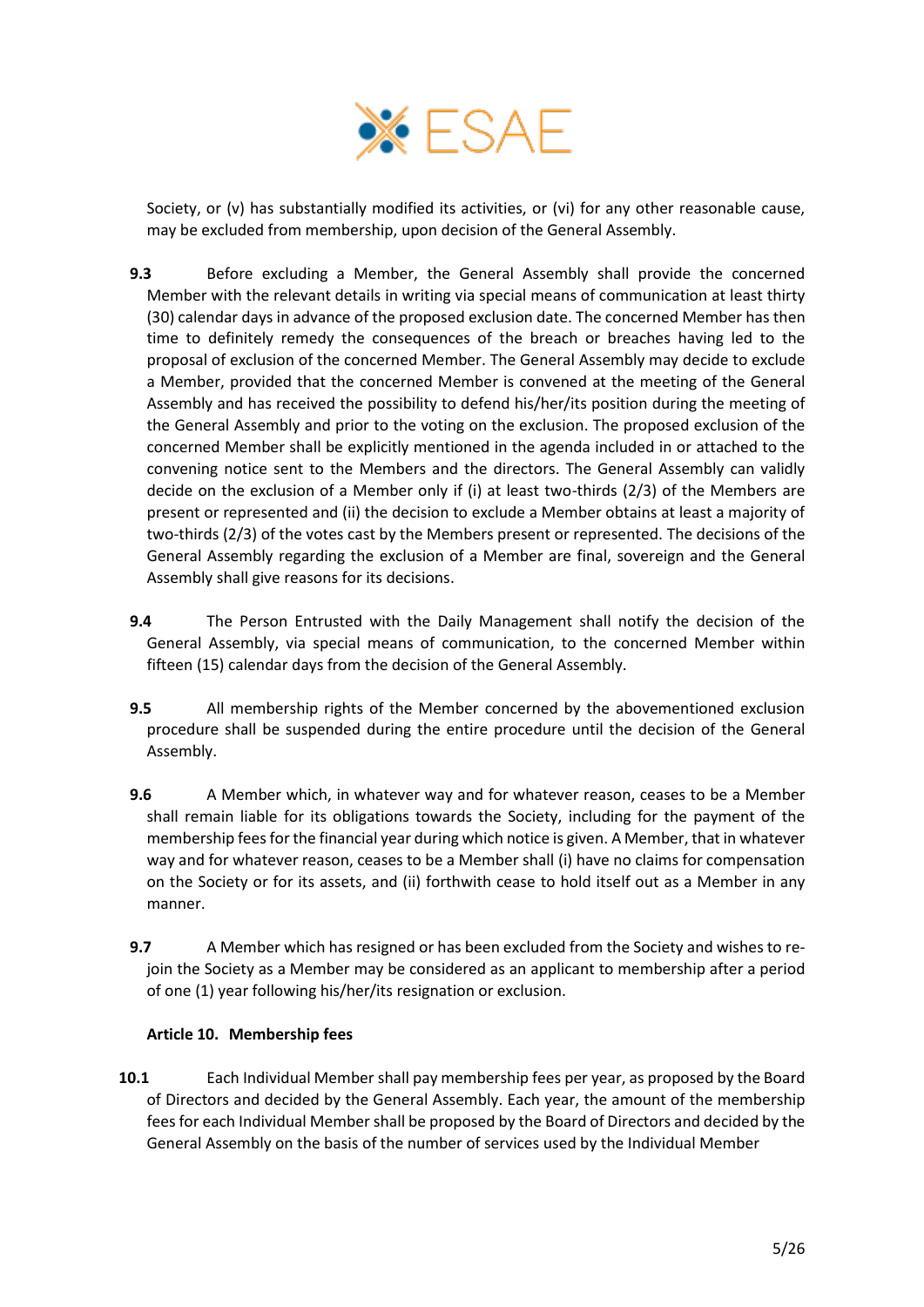

- **10.2** Each Association Member shall pay membership fees per year, as proposed by the Board of Directors and decided by the General Assembly. Each year, the amount of the membership fees for each Association Member shall be proposed by the Board of Directors and decided by the General Assembly.
- **10.3** The membership fees for each Member will be of a maximum 5,000 EUR per year.
- **10.4** Without prejudice t[o Article 9](#page-3-0) of these Statutes, if a Member fails to pay its membership fees within thirty (30) calendar days after a reminder has been sent to it by the Person Entrusted with the Daily Management, its rights (including voting rights, if any) shall be automatically and immediately suspended until the payment of the membership fees due.
- **10.5** Members joining the Society part way through a financial year shall pay reduced membership fees upon decision of the Board of Directors.
- **10.6** The Board of Directors shall decide each year on the invoicing procedure and the time for payment of the membership fees.

### <span id="page-5-1"></span>**Article 11. Compliance with the Statutes and the internal rules**

**11.1** Any Member shall expressly adhere to these Statutes and the internal rules, if any, as amended from time to time, and commit to (i) actively cooperate towards the achievement of the purpose of the Society and (ii) pay the annual membership fees, including those for the year in which the Member has been admitted as Member, pursuant to [Article 7](#page-2-1) of these Statutes.

## <span id="page-5-2"></span>**TITLE IV. HONORARY PRESIDENTS**

### <span id="page-5-3"></span>**Article 12. Honorary Presidents**

<span id="page-5-0"></span>**12.1** The Board of Directors may decide to offer the status of Honorary President to one or more former President(s) of the Society who has/have rendered exceptional services for the benefit of the Society. The Board of Directors may revoke the status of Honorary President granted to one or more former President(s) at any time.

**12.2** The decisions of the Board of Directors regarding the admission or revocation of Honorary Members are final, sovereign and the Board of Directors shall not give reasons for its decisions.

**12.3** Honorary Presidents shall have no rights in or pursuant to these Statutes, except the right to attend and to be heard in the meetings mentioned in Article [12.1](#page-5-0) of these Statutes.

## <span id="page-5-4"></span>**TITLE V. PARTNERSHIPS**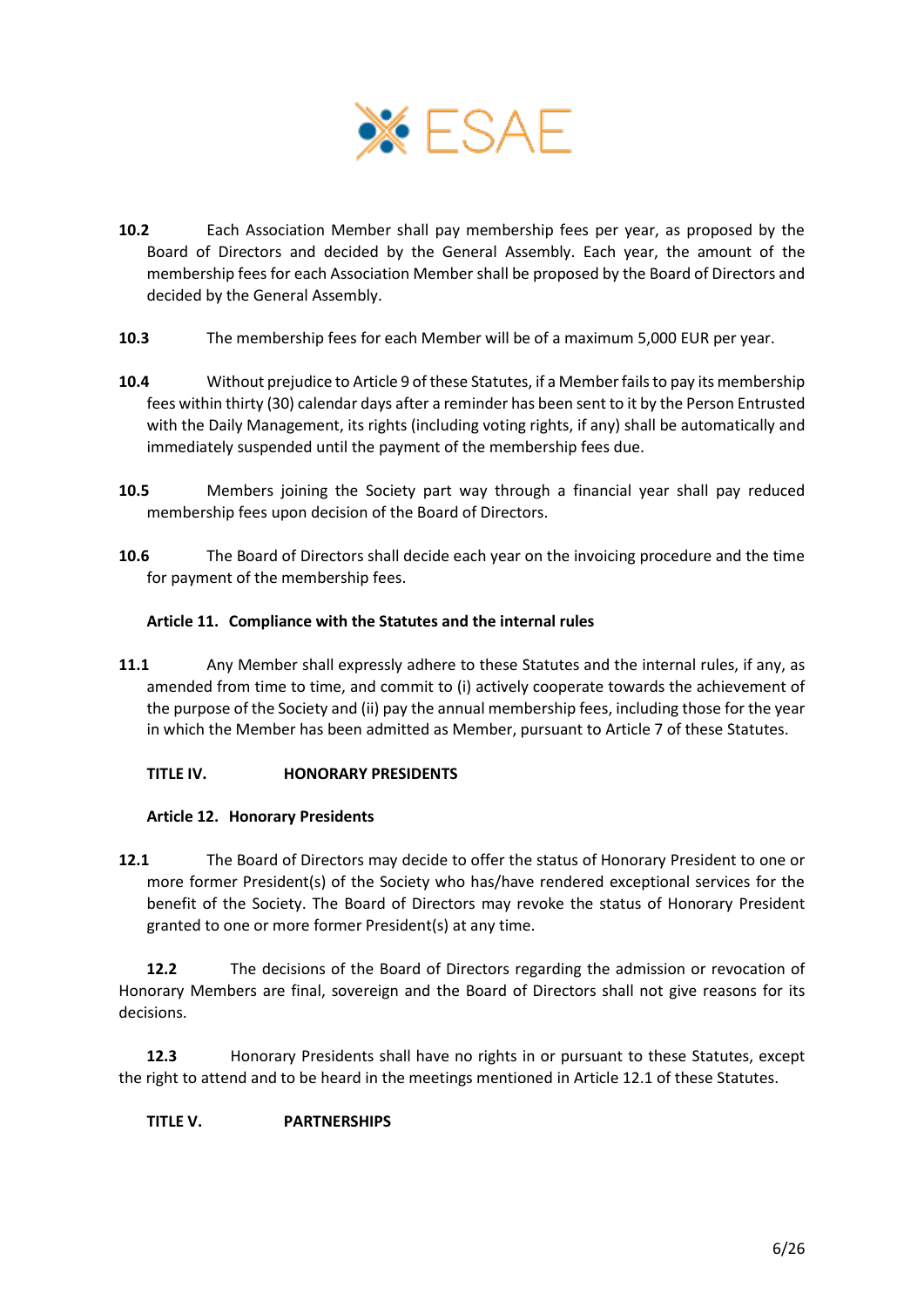

### <span id="page-6-0"></span>**Article 13. Partnerships**

**13.1** The Board of Directors may decide to seek partnerships such as sponsorships and alliances with companies, organisations, agencies or professionals who are engaged in the provision of goods and/or services to associations and who satisfy the criteria set by the Board of Directors.

### <span id="page-6-1"></span>**TITLE VI. ORGANISATIONAL STRUCTURE**

#### <span id="page-6-2"></span>**Article 14. Bodies**

**14.1** The bodies of the Society are:

- (a) The General Assembly;
- (b) The Board of Directors;
- (c) The President;
- (d) The Vice-President(s);
- (e) The Treasurer;
- (f) The Committee(s); and
- (g) The Person Entrusted with the Daily Management.

### <span id="page-6-3"></span>**TITLE VII. GENERAL ASSEMBLY**

#### <span id="page-6-4"></span>**Article 15. Composition. Voting rights**

- **15.1** The General Assembly shall be composed of all Members. Each Member being a legal entity shall be represented at the General Assembly by its Representative(s) pursuant t[o Article](#page-3-1)  [8](#page-3-1) of these Statutes.
- 15.2 Each Member shall have one (1) vote.
- **15.3** The General Assembly shall be chaired by the President. If the President is unable or unwilling to chair the General Assembly, the General Assembly shall be chaired by the oldest Vice-President (in age). If the President and the oldest Vice-President (in age) are both unable or unwilling to chair the General Assembly, the General Assembly shall be chaired by the youngest Vice-President (in age). If the President and the Vice-Presidents are all unable or unwilling to chair the General Assembly, the General Assembly shall be chaired by a Representative designated for this purpose by the General Assembly.

#### <span id="page-6-5"></span>**Article 16. Powers**

**16.1** The General Assembly shall have the powers specifically granted to it by law or these Statutes. In particular, the General Assembly shall have the following powers: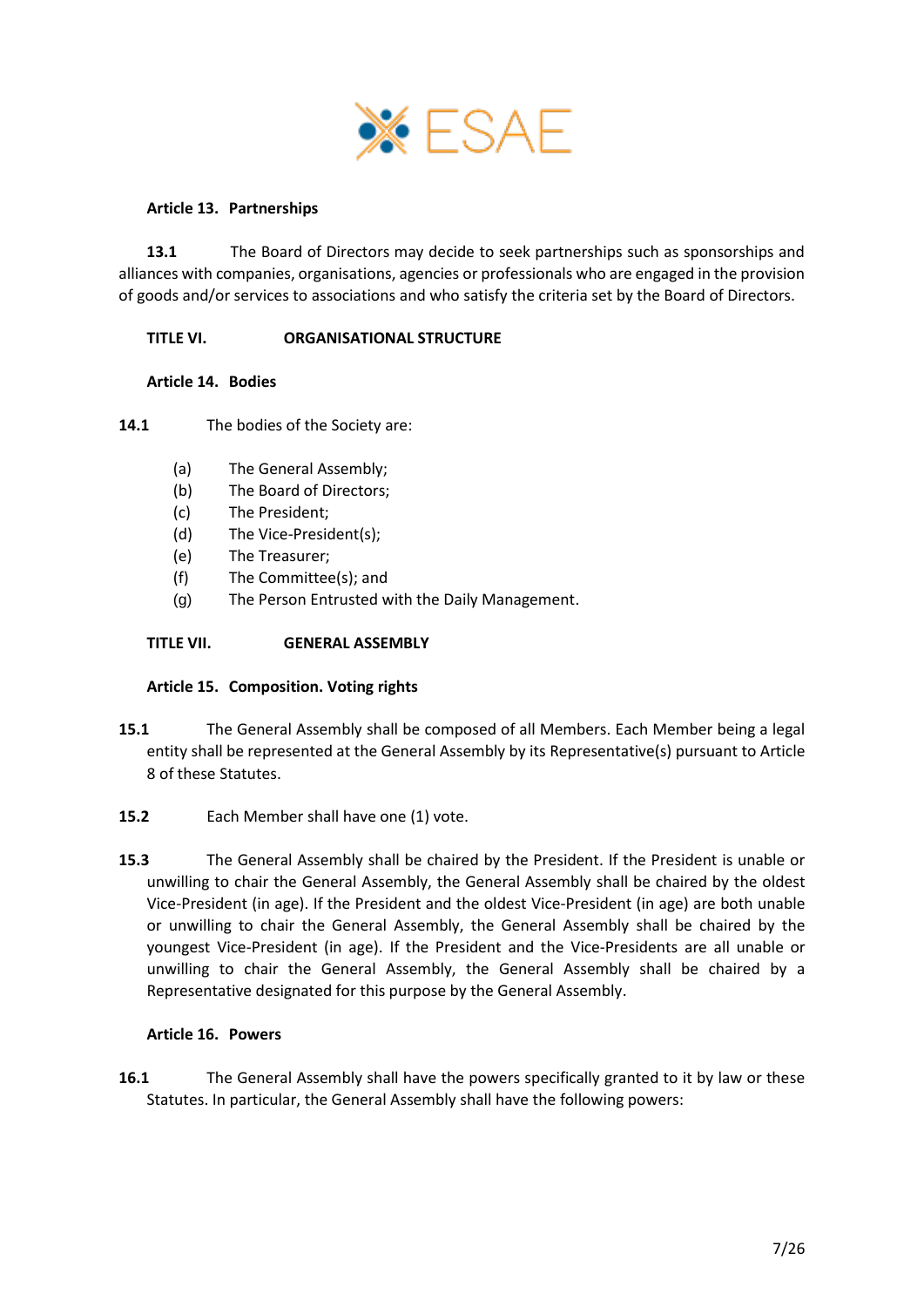

(a) The transfer of the registered office of the Society when it implies a change of language of these Statutes according to the legal provisions governing the use of official languages in Belgium;

(b) The election and dismissal of the directors and the determination of the conditions (including the financial conditions, if any) upon which the mandate of each director will be granted and exercised as well as the conditions under which said mandate can be terminated;

(c) If applicable, the appointment and dismissal of a statutory auditor and the determination of his/her/its remuneration;

(d) If applicable, the appointment and dismissal of an external accountant and the determination of his/her/its remuneration;

(e) The discharge to be given to the directors and, if any, to the statutory auditor, or to the external accountant;

(f) The filing of a claim in front of the competent court against the directors and, if any, the statutory auditor, or the external accountant;

(g) The approval of the amount of the membership fees, upon proposal of the Board of Directors;

(h) The approval of the annual accounts and the budget of the Society;

- (i) The exclusion of Members;
- (j) The amendment of these Statutes; and

(k) The dissolution of the Society, the allocation of the Society's net assets in case of dissolution, and the appointment of one or more liquidator(s);

(l) The restructuration or transformation of the Society pursuant to any of the procedures provided for under the Books 13 and 14 of the companies and associations Code, unless otherwise provided for by the companies and associations Code;

(m) The transformation of the Society in an international non-profit association, a cooperative company recognised as a social enterprise (in French : "*société cooperative agréée comme entreprise sociale*"/in Dutch : "*coöperatieve vennootschap erkend als sociale onderneming*"), or a recognised cooperative company social enterprise (in French: "*société cooperative entreprise sociale agréée*"/in Duch: "*erkende coöperatieve vennootschap sociale onderneming*"); and

(n) The realisation or the approval of a contribution for free of an universality.

#### <span id="page-7-0"></span>**Article 17. Meetings**

**17.1** The General Assembly shall meet at least once a year upon convening by the Board of Directors, and at such time and place as determined in the convening notice. A meeting of the General Assembly entrusted with the approval of the annual accounts and the budget shall be held within six (6) months following the end of the financial year (hereafter: "**Ordinary General Assembly**"). Each year, the Board of Directors shall determine the exact date of the Ordinary General Assembly.

**17.2** A meeting of the General Assembly shall be convened at any time by the Board of Directors whenever required by the interests of the Society. A meeting of the General Assembly shall also be convened by the Board of Directors at the written request of at least one fifth (1/5) of the Members. In this last case, the Board of Directors shall convene the General Assembly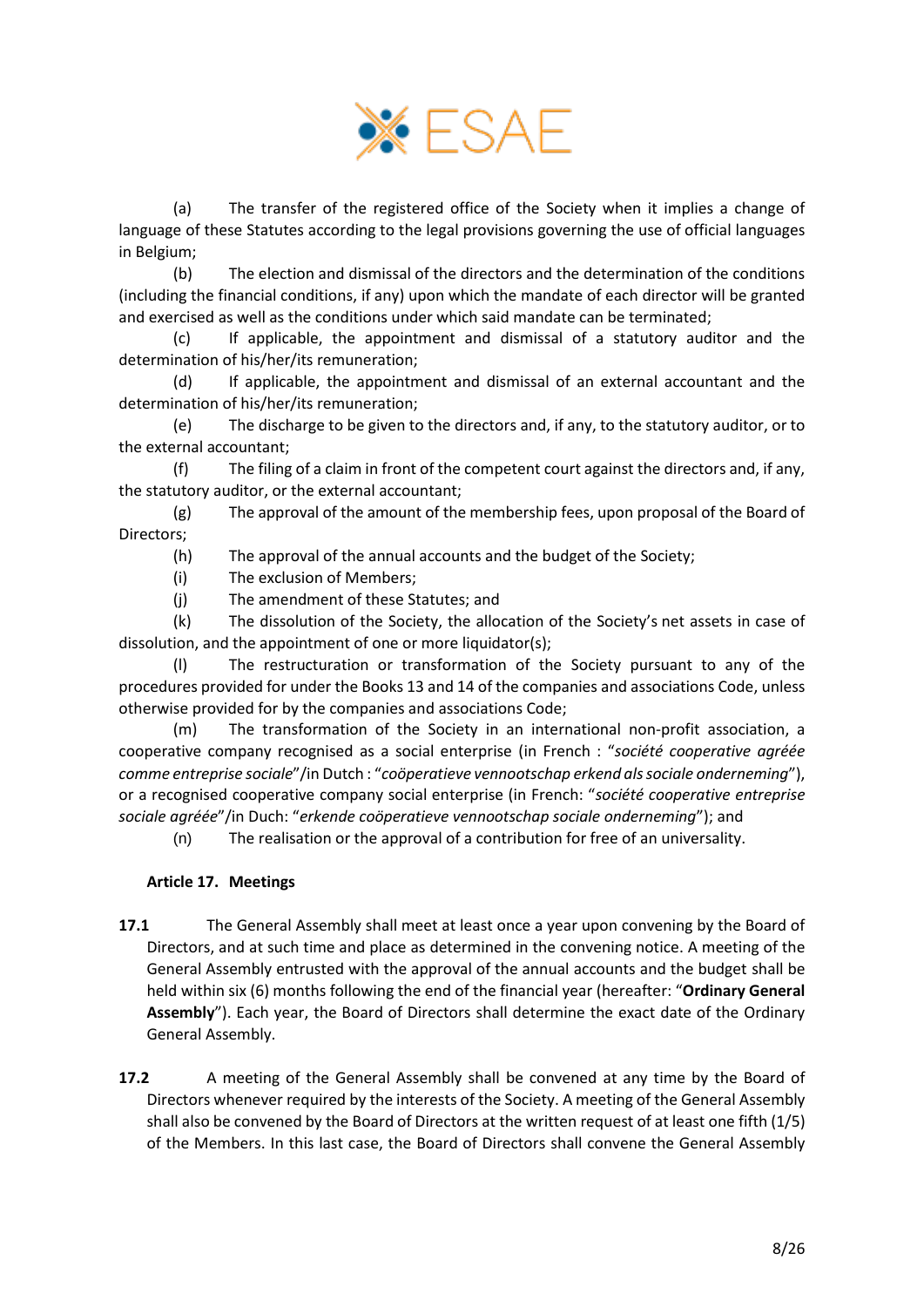

within twenty-one (21) calendar days after the request of convening of the Members. The General Assembly shall take place at the latest on the fortieth (40<sup>th</sup>) calendar day following this request.

### <span id="page-8-2"></span>**Article 18. Proxies**

**18.1** Each Member shall have the right, via regular means of communication, always with copy to the Person Entrusted with the Daily Management via similar means to give a proxy to another Member of its membership category to be represented at a meeting of the General Assembly. No Member may hold more than three (3) proxies.

### <span id="page-8-1"></span>**Article 19. Convening notices. Agenda**

- **19.1** Convening notices for the General Assembly shall be notified to the Members and the directors by the Person Entrusted with the Daily Management via regular means of communication at least fifteen (15) calendar days before the meeting. The convening notices shall mention the date, time and place of the meeting of the General Assembly. In addition, the convening notices shall mention if the Members can participate to the meeting via electronic means of communication and can vote electronically. The agenda and the material documents necessary for the discussion shall be attached to the convening notices. The agenda of the meetings of the General Assembly shall be prepared by the Person Entrusted with the Daily Management and adopted by the Board of Directors.
- **19.2** Any proposal of additional item(s) on the agenda of the General Assembly signed by at least one twentieth (1/20) of the Members and notified to the President at least seven (7) calendar days before the meeting must be included in the agenda. In such a case, the President shall inform the Members and the directors of the additional item(s) on the agenda of the General Assembly via regular means of communication at least three (3) calendar days before the meeting of the General Assembly.
- **19.3** No vote shall be cast regarding an item that is not listed on the agenda, except if at least two thirds (2/3) of the Members are present or represented at a meeting of the General Assembly and vote to proceed with such vote.
- **19.4** Each Member and each director shall have the right, before, during or after a meeting of the General Assembly, to waive the convening formalities and periods required by the present Article. Unless he/she/it disagrees, any Member present or represented and any director present at a meeting of the General Assembly shall be considered to have been regularly convened to this meeting.

## <span id="page-8-3"></span><span id="page-8-0"></span>**Article 20. Presence quorum. Voting majority. Votes**

**20.1** Unless otherwise stipulated in these Statutes, the General Assembly shall be validly constituted when at least twenty percent (20%) of the Members are present or represented. In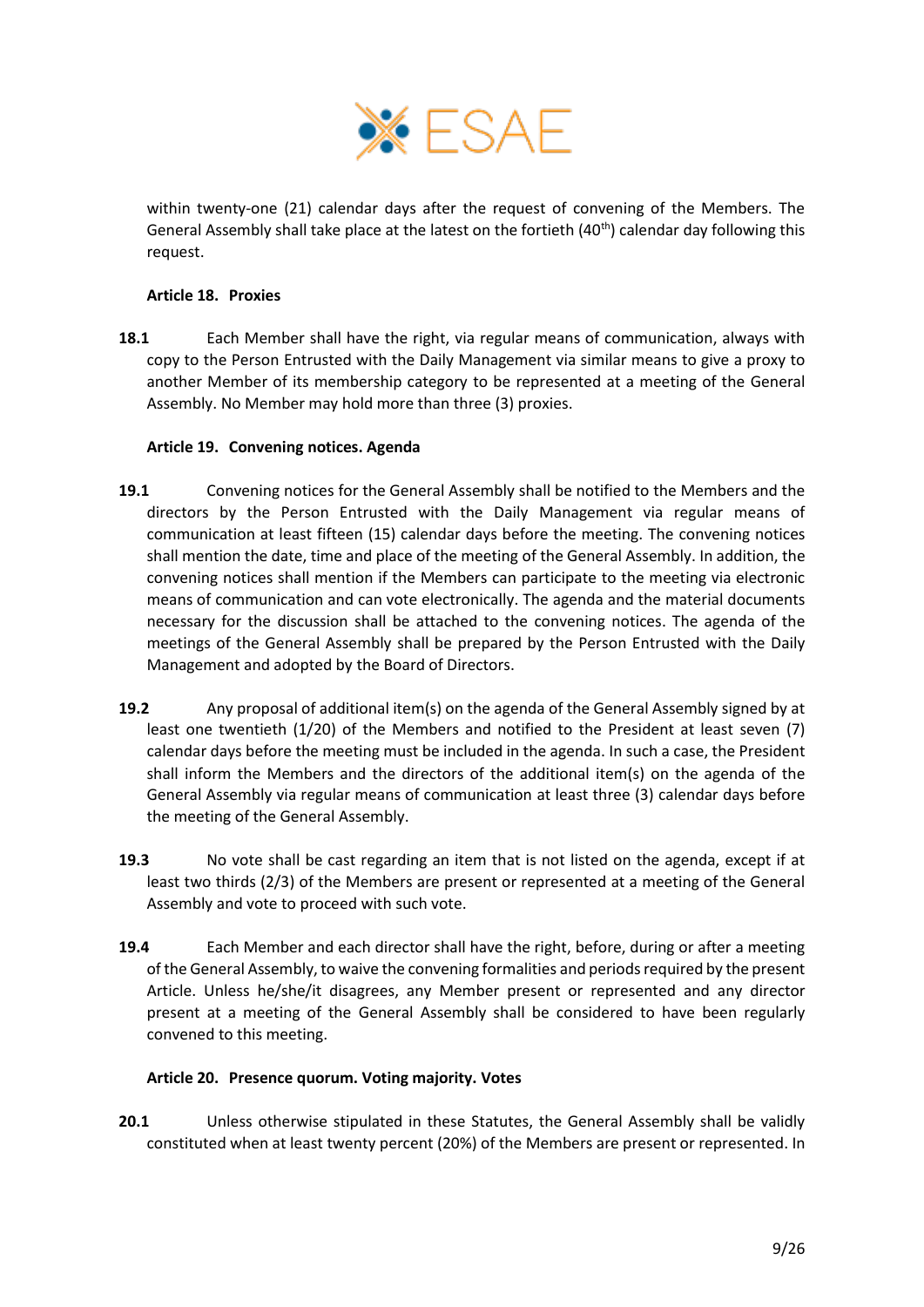

any case, the General Assembly shall always be constituted of at least two (2) natural persons physically or virtually present.

- **20.2** If at least twenty percent (20%) of the Members are not present or represented at the first meeting, a second meeting of the General Assembly may be convened pursuant t[o Article](#page-8-1)  [19](#page-8-1) of these Statutes, at least fifteen (15) calendar days after the first meeting of the General Assembly. The second meeting of the General Assembly shall validly deliberate, irrespective of the number of Members present or represented, in accordance with the voting majority, stipulated in Article [20.3](#page-9-0) of these Statutes.
- <span id="page-9-0"></span>**20.3** Unless otherwise stipulated in these Statutes, decisions of the General Assembly shall be validly adopted if they obtain at least a majority of fifty percent (50%) plus one (1) vote of the votes cast by the Members present or represented.
- **20.4** Blank votes, invalid votes and abstentions shall not be counted. In the event of a tie, the President shall have the decisive vote and in his/her absence (whether represented or not), the oldest Vice-President (in age). If the President and the oldest Vice-President (in age) are both absent (whether represented or not), the youngest Vice-President (in age) shall have the decisive vote. If the President and the Vice-President(s) are all absent (whether represented or not), the chairperson who has been designated by the General Assembly to chair the General Assembly shall have the decisive vote.
- **20.5** Provided that the possibility to participate to the General Assembly via electronic means of communication has been granted by the Board of Directors and is detailed in the convening notice, a duly convened meeting of the General Assembly shall be validly held even if all or some of the Members are not physically present or represented, but participate to the General Assembly via any electronic means of communication made available by the Society, such as a telephone, video or web conference, that allows (i) the Society to verify the membership category and identity of the Members, (ii) the Members to take direct, simultaneous and uninterrupted notice of the discussions during the meeting and, if applicable, to exercise their voting rights with respect to all matters on which the General Assembly is required to decide and (iii) the Members to participate to the deliberations and ask questions. The Board of Directors shall set up the practical procedures to organise the vote via electronic means of communication. In such a case, the Members shall be deemed present at the place where the meeting of the General Assembly is held. The members of the bureau, which is at least the chairman of the General Assembly, of the General Assembly cannot participate in the General Assembly via electronic means of communication.
- 20.6 Provided that this possibility has been granted by the Board of Directors and is mentioned in the convening notice, the Members may vote via electronic means of communication during a meeting of the General Assembly. The Board of Directors shall set up the practical procedures to organise this in practice, and shall ensure that the system for electronical voting used allows for (i) the verification of the identity of the Members having expressed their votes and (ii) the control of compliance with the prescribed time limit.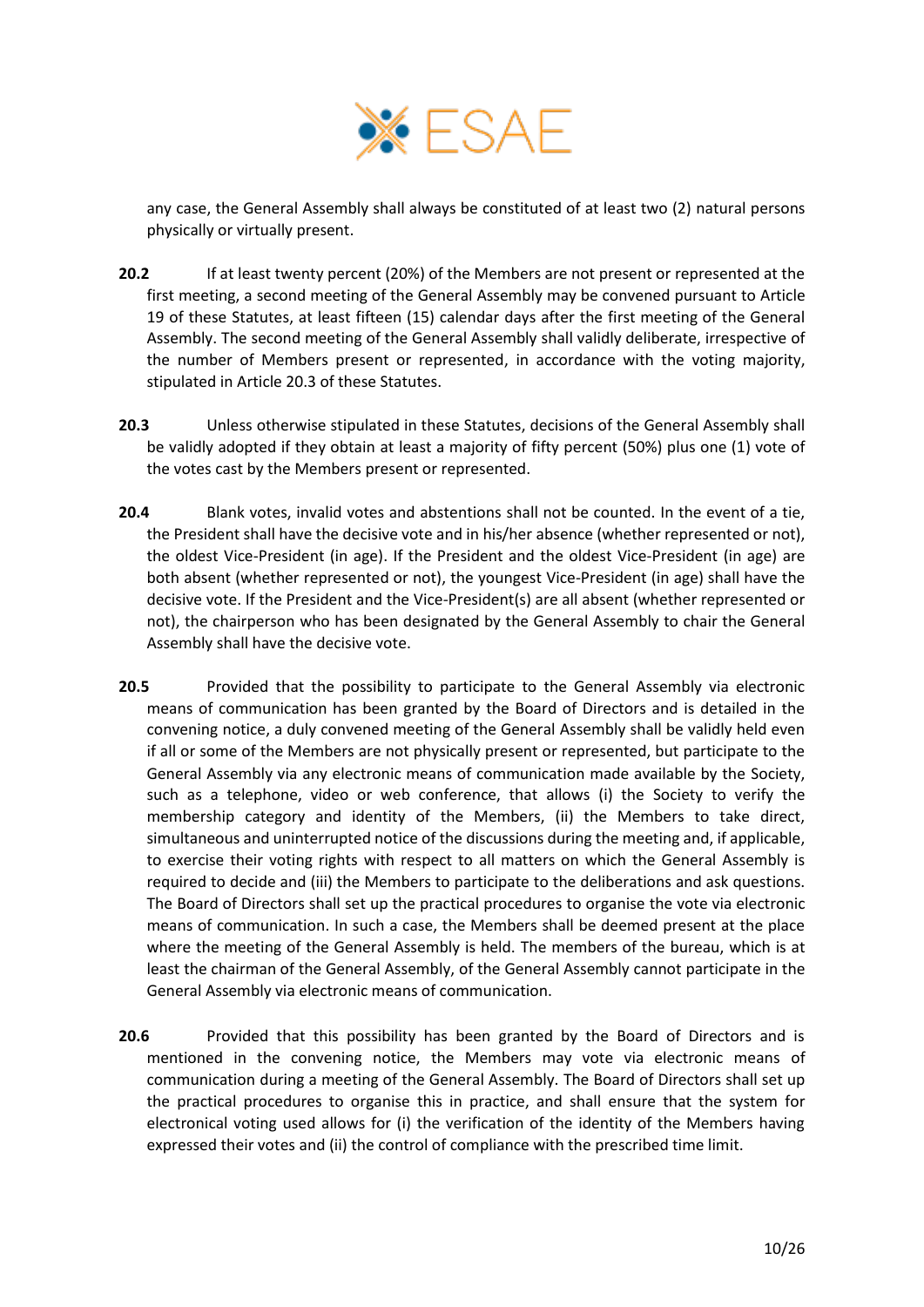

**20.7** The minutes of the General Assembly shall mention any technical problems and incidents that prevented or disrupted participation via electronic means of communication in the General Assembly or in the vote.

### <span id="page-10-0"></span>**Article 21. Written/online platform procedure**

**21.1** Except for the amendment of these Statutes, the General Assembly may take decisions via unanimous written/online platform procedure. In that case, the convening formalities referred to in [Article 19](#page-8-1) of these Statutes do not have to be complied with.

**21.2** For this purpose, the President, upon request of the Board of Directors, and with the assistance of the Person Entrusted with the Daily Management, shall send a notice, including (i) the agenda and (ii) the proposals for the decisions to be taken via regular means of communication to all Members and directors, with request to the Members to vote on the proposals and to send their vote(s) back via regular means of communication to the Society, or, if provided for by the Board of Directors, by submitting their votes via an online platform, and within the time limit mentioned in the notice.

**21.3** If the votes in favour of all the Members regarding the items on the agenda are not received/submitted within the time limit mentioned in the notice, the decisions are deemed not to be taken.

**21.4** For the purpose of the present Article, Members are not allowed to grant proxies to other Members.

**21.5** Decisions taken by written/online platform procedure are deemed to come into force on the date mentioned on the notice sent to the Members and directors.

**21.6** The directors and the statutory auditor, if any, may take note of all decisions taken by the procedure of written/online platform procedure at their request.

#### <span id="page-10-1"></span>**Article 22. Register of minutes**

**22.1** Minutes shall be drawn up by the Person Entrusted with the Daily Management following each meeting of the General Assembly. They shall be approved and signed by the President and one of the Vice-Presidents and kept in a register of minutes. Copies of resolutions shall be sent via regular means of communication by the Person Entrusted with the Daily Management to the Members. The register of minutes shall be kept at the registered office of the Society where all Members may consult it, without, however, displacing it.

#### <span id="page-10-2"></span>**TITLE VIII. BOARD OF DIRECTORS**

<span id="page-10-3"></span>**Article 23. Composition**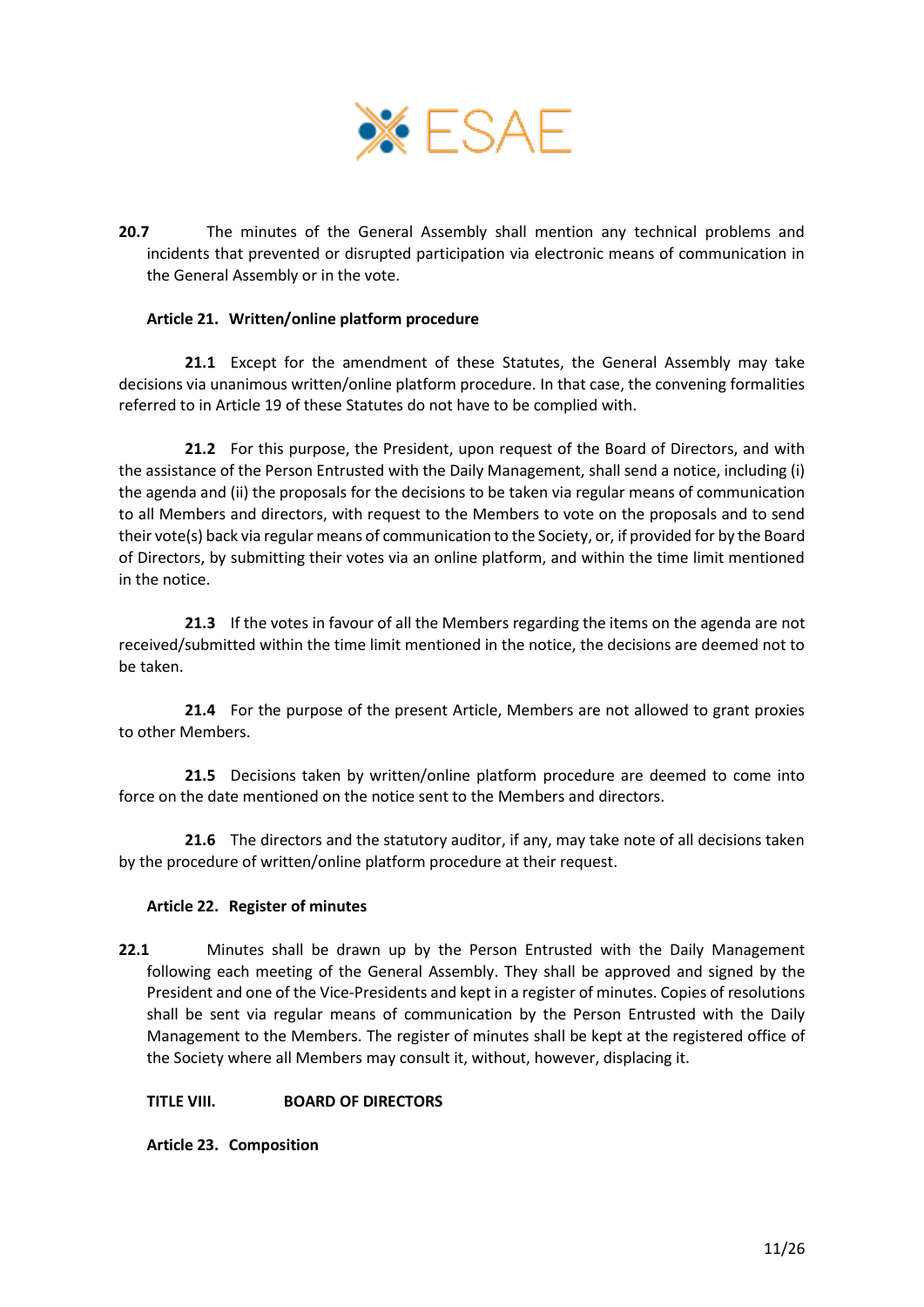

- **23.1** The Society shall be administered by a Board of Directors composed of minimum three (3) and maximum twelve (12) directors.
- <span id="page-11-1"></span>**23.2** Each director shall be an Individual Member and/or a Representative of an Association Member.
- <span id="page-11-2"></span>**23.3** The General Assembly shall elect the directors. The term of office of the directors is a two (2) years term, twice renewable in a row. The mandate performed by a director pursuant to Article [23.9](#page-11-0) of these Statutes, shall not be taken into account for the computation of the number of terms of office.
- **23.4** Their mandate shall be non-remunerated.
- **23.5** Each Member may propose at least one (1) candidate director to the Board of Directors at least fifteen (15) calendar days in advance of a meeting of the General Assembly at which one or more director(s) will be elected.
- **23.6** The mandate of a director terminates by expiry of his/her directorship. The mandate of a director terminates as of right and with immediate effect, (i) by death or incapacity, or (ii) if a director ceases to be an Individual Member or a Representative of an Association Member, or (iii) if the Association Member, the director represents, for whatever reason, ceases to be a Member, or (v) if the director or the Member the director represents, is in a situation of judicial administration, or bankruptcy, judicial reorganisation, dissolution or liquidation, or is subject to insolvency proceedings of a similar nature under the laws of any jurisdiction.
- **23.7** The mandate of a director also terminates upon dismissal by the General Assembly. The General Assembly may dismiss a director at any time and shall not give reasons for its decisions, without any compensation or cost becoming due by the Society, and provided that the director concerned is convened at the meeting and has received the possibility to defend his/her position during the meeting of the General Assembly and prior to the voting on the dismissal.
- **23.8** The directors are also free to resign from their office at any time by submitting, via special means of communication, their resignation to the President.
- <span id="page-11-0"></span>**23.9** If the mandate of a director ceases before its term, for whatever reason, the Board of Directors may freely appoint (by co-optation) a new director for the remainder of the term, provided that the director appointed (by co-optation) fulfils the criterion set out in Article [23.2](#page-11-1) of these Statutes. The first upcoming meeting of the General Assembly following the co-optation shall confirm the mandate of the director appointed (by co-optation). If the mandate of the director appointed (by co-optation) is confirmed by the General Assembly, said director shall complete the term of office of the replaced director. If the mandate of the director appointed (by co-optation) is not confirmed by the General Assembly, the mandate of said director will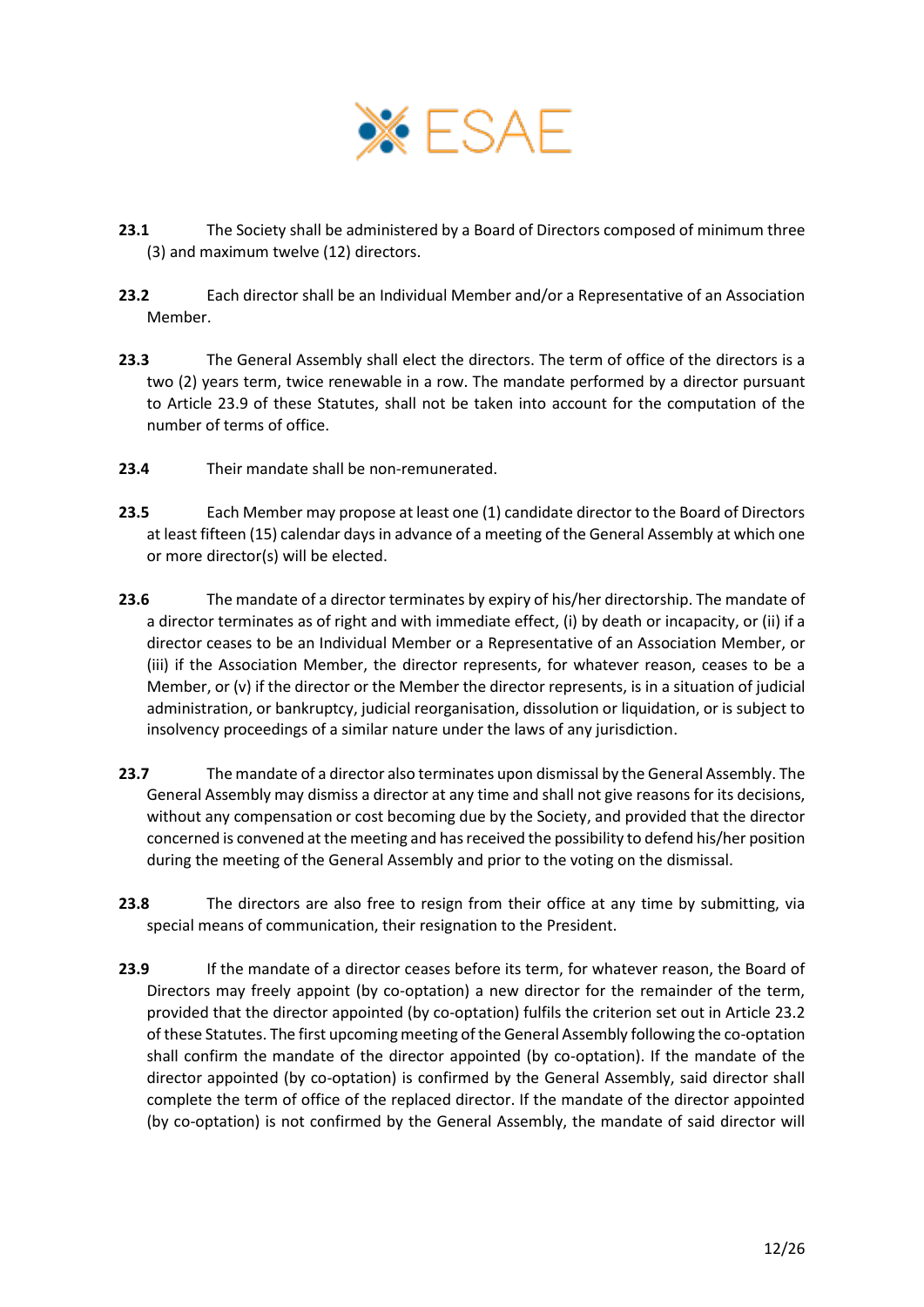

come to an end immediately after the meeting of the General Assembly, without prejudice to the regularity of the composition of the Board of Directors until that date.

- **23.10** The Board of Directors shall be chaired by the President. If the President is unable or unwilling to chair the Board of Directors, the Board of Directors shall be chaired by the oldest Vice- President (in age). If the President and the oldest Vice-President (in age) are both unable or unwilling to chair the Board of Directors, the Board of Directors shall be chaired by the youngest Vice-President (in age). If the President and the Vice-Presidents are all unable or unwilling to chair the Board of Directors, the Board of Directors shall be chaired by the oldest director (in age) present.
- **23.11** The Board of Directors may invite one or more third party(ies) to attend without voting rights one or more meeting(s) or part(s) of meeting(s) of the Board of Directors.

### <span id="page-12-0"></span>**Article 24. Powers**

**24.1** The Board of Directors shall have all powers necessary to accomplish the purpose of the Society, except for the powers that are specifically granted to other bodies of the Society by law or these Statutes. The Board of Directors shall act as a collegial body (in French: "*organe collégial*" / in Dutch: "*collegiaal orgaan*").

**24.2** The Board of Directors shall in particular have the following powers:

(a) The transfer of the Society's registered office when it does not imply a change of language of these Statutes according to the legal provisions governing the use of official languages in Belgium;

- (b) The determination of the Society's strategies and policies;
- (c) The general management and administration of the Society;
- (d) The monitoring of the budget expenditures and the allocation of the budget;
- (e) The execution of the decisions of the General Assembly;
- (f) The admission of new Members;
- (g) The election and dismissal of the President, the Vice-President(s), and the Treasurer;

(h) The appointment and dismissal of the Person Entrusted with the Daily Management, including the discharge to be given;

- (i) The hiring and the dismissal of the employees of the secretariat of the Society;
- (j) The proposal of the amount of the membership fees to the General Assembly;

(k) Upon receipt of the draft annual accounts and the draft budget from the Person Entrusted with the Daily Management, the finalisation and approval of these documents that must be submitted to the General Assembly for approval;

- (l) The adoption, the amendment and the revocation of the internal rules, if any;
- (m) The adoption of propositions to be submitted to the General Assembly; and

(n) The decisions to establish, dissolve and determine the working and governance rules of, and delegate tasks to one or more Committee(s) and the overseeing of this/these.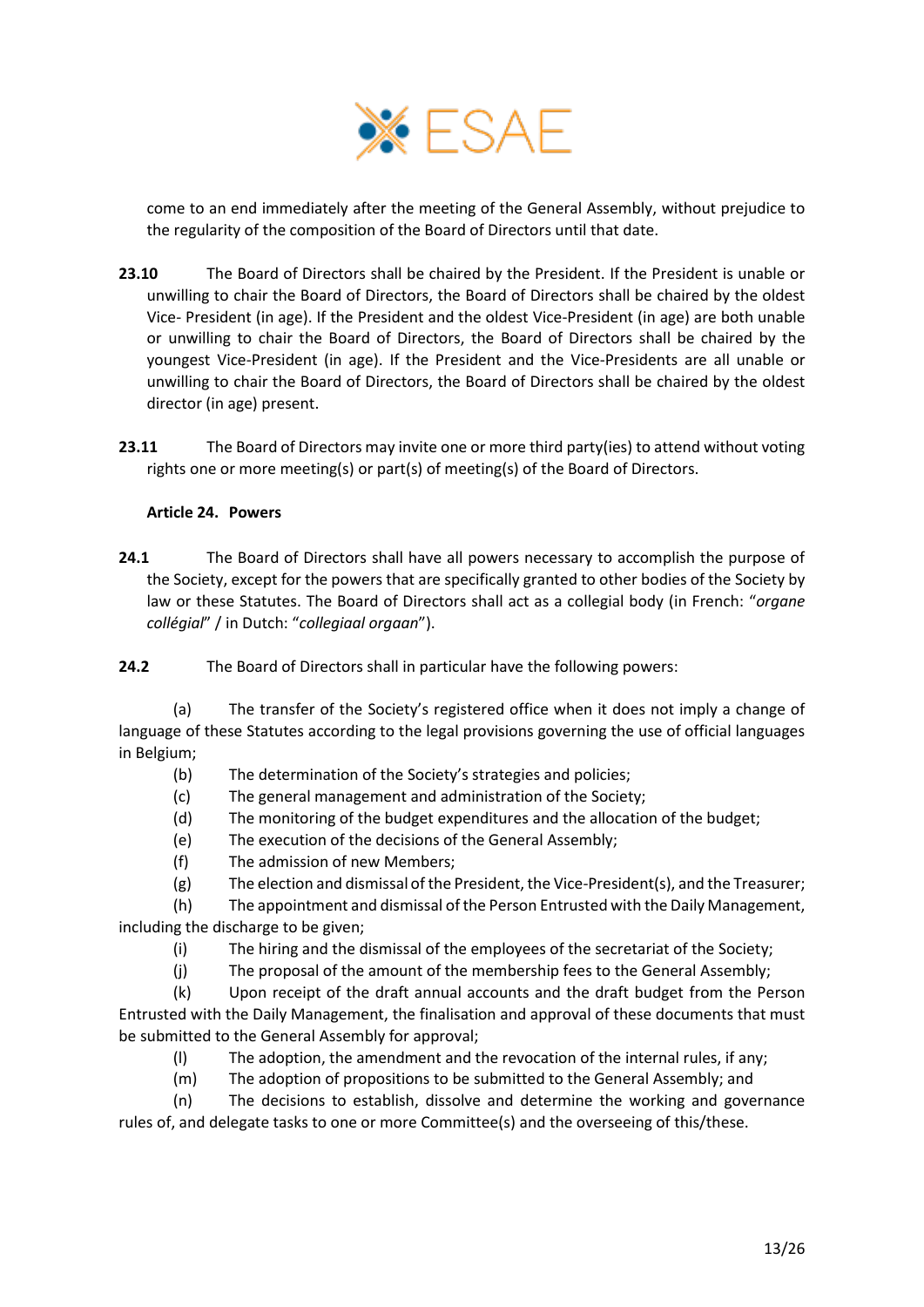

- **24.3** If no Person Entrusted with the Daily Management is appointed in accordance with [Article 35](#page-18-0) of these Statutes, all the powers listed in [Article 36](#page-20-0) of these Statutes and specially entrusted to the latter by these Statutes will be exercised by the Board of Directors.
- **24.4** At any time, the Board of Directors may delegate specific powers to one or more director(s) or other persons or bodies, with or without sub-delegation powersto the legal extent possible.

### <span id="page-13-1"></span>**Article 25. Meetings**

**25.1** The Board of Directors shall meet every time the interests of the Society so require and at least once (1) a year, upon convening by the President or at the request of two (2) directors, acting jointly, and at such time and place as determined in the convening notice. If the President is unable or unwilling to convene the Board of Directors, the Board of Directors shall be convened by the oldest Vice-President (in age). If the President and the oldest Vice-President (in age) are both unable or unwilling to convene the Board of Directors, the Board of Directors shall be convened by the youngest Vice-President (in age). If the President and the Vice-Presidents are all unable or unwilling to convene the Board of Directors, the Board of Directors shall be convened by the oldest director (in age).

#### <span id="page-13-2"></span>**Article 26. Proxies**

**26.1** Each director shall have the right, via regular means of communication, to give a proxy to another director, to be represented at a meeting of the Board of Directors. No director may hold more than one (1) proxy.

## <span id="page-13-0"></span>**Article 27. Convening notices. Agenda**

- **27.1** Convening notices for the Board of Directors shall be notified to the directors by the Person Entrusted with the Daily Management via regular means of communication at least five (5) calendar days before the meeting of the Board of Directors. The convening notices shall mention the date, time and place of the meeting of the Board of Directors. In addition, the convening notices shall mention if the directors can vote electronically. The agenda and the material documents necessary for the discussion shall be attached to the convening notices. The agenda of the meetings of the Board of Directors shall be prepared by the Person Entrusted with the Daily Management and adopted by the President. If the President is unable or unwilling to adopt the agenda, the agenda shall be adopted by the oldest Vice- President (in age). If the President and the oldest Vice-President (in age) are both unable or unwilling to adopt the agenda, the agenda shall be adopted by the youngest Vice-President (in age). If the President and the Vice-Presidents are all unable or unwilling to adopt the agenda, the agenda shall be adopted by the oldest director (in age).
- **27.2** Each director shall have the right to propose additional items to be included on the agenda of the Board of Directors, which shall be notified via regular means of communication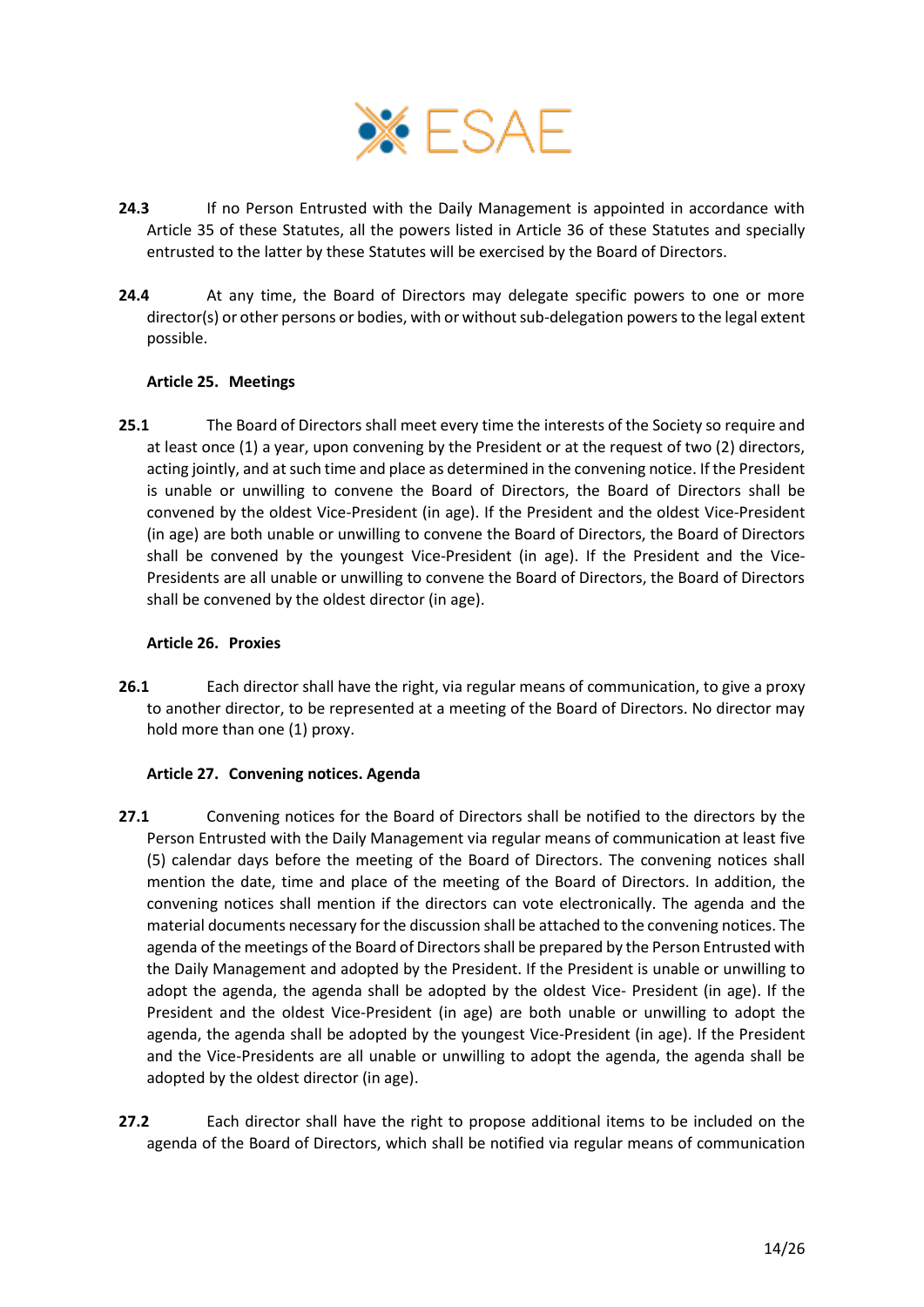

to the President at least four (4) calendar days before the meeting. In such a case, the President shall inform the directors of the additional item(s) on the agenda of the Board of Directors via regular means of communication at least two (2) calendar days before the meeting of the Board of Directors.

**27.3** No vote shall be cast regarding an item that is not listed on the agenda, except if two thirds (2/3) of the directors are present or represented at a meeting of the Board of Directors and vote to proceed with such vote.

## <span id="page-14-2"></span>**Article 28. Presence quorum. Voting majority. Votes**

- <span id="page-14-1"></span>**28.1** Unless otherwise stipulated in these Statutes, the Board of Directors shall be validly constituted when at least half of the directors are present or represented. In any case, the Board of Directors shall always be constituted of at least two (2) directors present.
- 28.2 If at least half of the directors are not present or represented at the first meeting, a second meeting of the Board of Directors may be convened pursuant to [Article 27](#page-13-0) of these Statutes, at least seven (7) calendar days after the first meeting of the Board of Directors. The second meeting of the Board of Directors shall validly deliberate irrespective of the number of directors present or represented, in accordance with the voting majority stipulated in Article [28.3](#page-14-0) of these Statutes.
- <span id="page-14-0"></span>**28.3** Unless otherwise stipulated in these Statutes, decisions of the Board of Directors shall be validly adopted if they obtain at least a majority of fifty percent (50%) plus one (1) vote of the votes cast by the directors present or represented . Each director shall have one (1) vote.
- **28.4** Blank votes, invalid votes and abstentions shall not be counted. In the event of a tie, the President shall have the decisive vote and in his/her absence (whether represented or not), the oldest Vice-President (in age). If the President and the oldest Vice-President (in age) are both absent (whether represented or not), the youngest Vice-President (in age) shall have the decisive vote. If the President and the Vice-Presidents are all absent (whether represented or not), the oldest director (in age) present shall have the decisive vote.
- **28.5** A duly convened meeting of the Board of Directors shall be validly held even if all or some of the directors are not physically present or represented, but participate in the deliberations via any electronic means of communication that allow the directors to directly hear each other and directly speak to each other, such as a telephone, video or web conference. The Person Entrusted with the Daily Management shall set up the practical procedures to organise this in practice. In such a case, the directors shall be deemed present.
- **28.6** Provided that the possibility to vote via electronic means is mentioned in the convening notice, the directors may vote via electronic means during a meeting of the Board of Directors. The Person Entrusted with the Daily Management shall take the necessary steps allowing the directors to vote electronically. The Person Entrusted with the Daily Management shall set up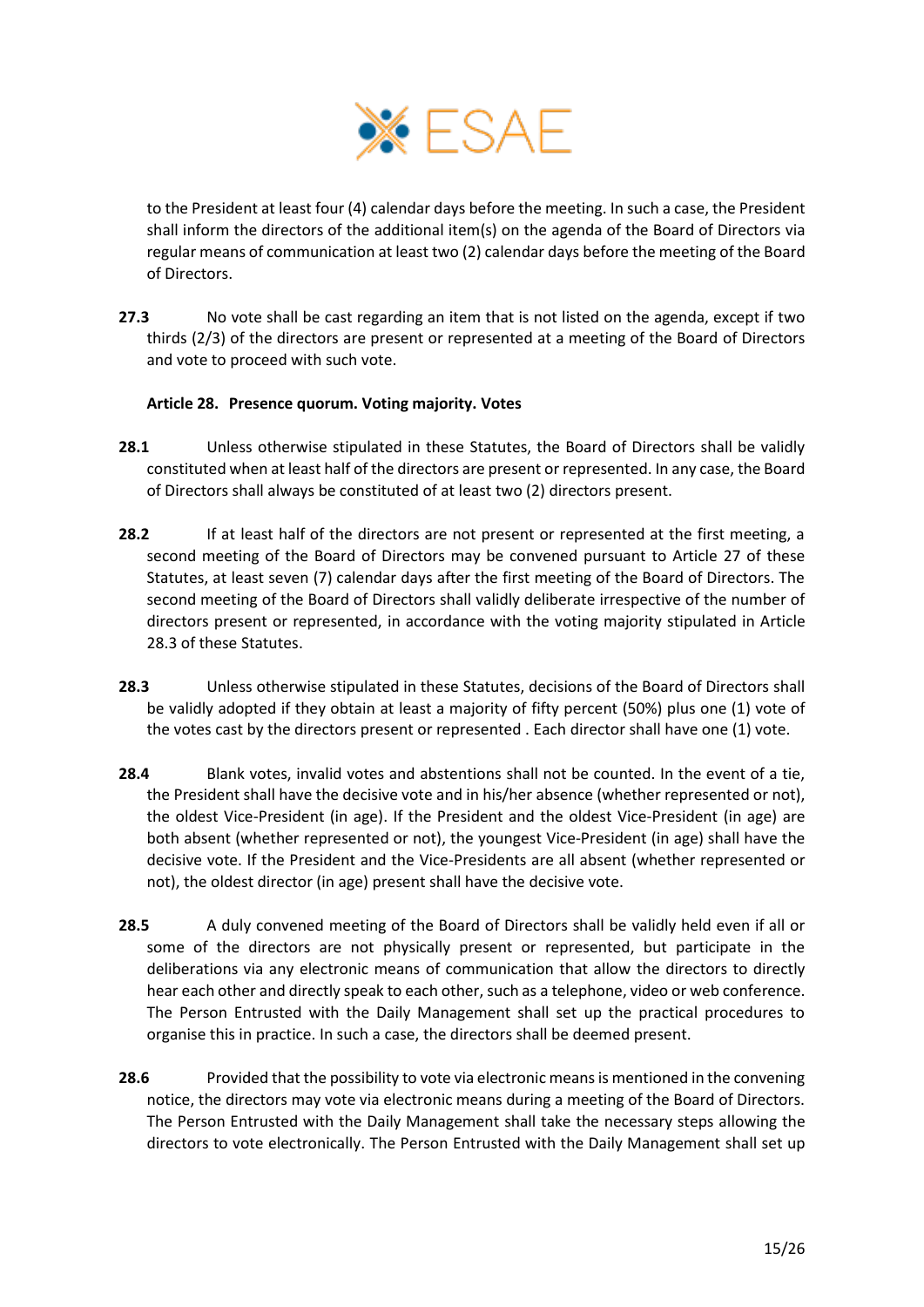

the practical procedures to organise this in practice, and shall ensure that the system for electronical voting used allows for (i) the identification of the directors having expressed their votes and (ii) the control of compliance with the prescribed time limit.

### <span id="page-15-0"></span>**Article 29. Written/online platform procedure**

- **29.1** The Board of Directors may take decisions via written/online platform procedure. In that case, the convening formalities referred to in [Article 27](#page-13-0) of these Statutes do not have to be complied with.
- **29.2** For this purpose, the Person Entrusted with the Daily Management, upon request of the President or two (2) directors, acting jointly, shall send a notice, including (i) the agenda and (ii) the proposals for the decisions to be taken via regular means of communication to all directors, with request to the directors to vote on the proposals and to send their vote(s) back via regular means of communication to the Society or, if provided for by the Person Entrusted with the Daily Management, by submitting their votes via an online platform, and within the time limit mentioned in the notice.
- **29.3** If the votes in favor of all the directors, regarding the items on the agenda are not received/submitted within this term, the decisions are deemed not to be taken. In the event of a tie, the decisions are also deemed not to be taken.
- **29.4** For the purpose of the present Article, directors are not allowed to grant proxies to other directors.
- **29.5** Decisions taken by written/online platform procedure are deemed to come into force on the date mentioned on the notice sent to the directors.

#### <span id="page-15-1"></span>**Article 30. Conflict of interests**

- **30.1** In case a director (hereafter: "**Concerned Director**") has a direct or indirect interest of a patrimonial nature which is conflicting with the interest of the Society in a decision or an operation falling within the powers of the Board of Directors (hereafter: "**Conflicting Interest**"), he/she shall notify the Conflicting Interest to the Board of Directors and provide all facts material to understand the nature and scope of the conflict, as soon as possible and before the Board of Directors takes the concerned decision.
- **30.2** If the Concerned Director fails to do so, any director aware of the potential Conflicting Interest shall raise the issue with the Board of Directors before it takes a decision in relation thereof.
- **30.3** The statements and the explanations regarding the nature of the Conflicting Interest of the Concerned Director shall be recorded in the minutes of the meeting of the Board of Directors that shall take the concerned decision. The nature of the concerned decision/operation and the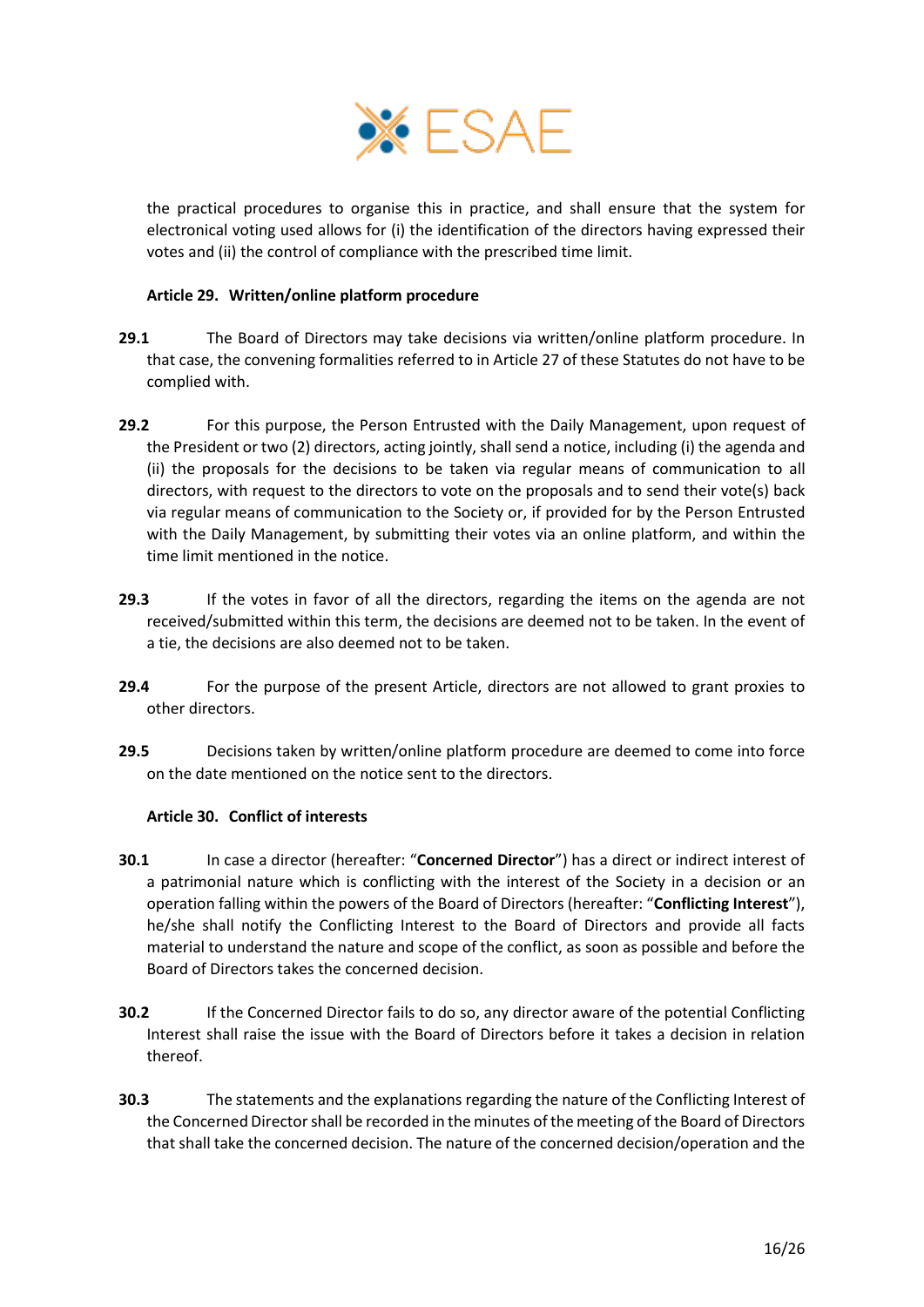

patrimonial consequences thereof for the Society and the reason(s) of the decision that has been taken shall be described by the Board of Directors in the minutes of the meeting of the Board of Directors that shall take the concerned decision.

- **30.4** If a statutory auditor has been appointed, the minutes of the meeting of the Board of Directors shall be communicated to the statutory auditor.
- **30.5** The Concerned Director shall neither participate in the deliberations of the Board of Directors nor participate in the vote related to the items on the agenda relating to the Conflicting Interest.
- **30.6** In relation to the items on the agenda relating to the Conflicting Interest, the Concerned Director shall not be taken into account for the calculation of the presence quorum as provided for by Article [28.1](#page-14-1) of these Statutes. The rules relating to the voting majority provided for by Article [28.3](#page-14-0) of these Statutes remain unchanged.
- **30.7** If at least half of the directors present or represented have a Conflicting Interest, the decision or operation will be submitted to the General Assembly. If the General Assembly approves the decision or the operation, the Board of Directors may implement said decision or operation.
- **30.8** Notwithstanding the preceding paragraphs, the procedure of conflict of interests described above shall not be applied when the decisions of the Board of Directors relate to regular operations concluded on normal market terms and guarantees for operations of the same type.

## <span id="page-16-0"></span>**Article 31. Register of minutes**

- **31.1** Minutes shall be drawn up at each meeting of the Board of Directors. They shall be approved by the directors who were present or represented at the concerned meeting. They shall be signed by the President and any willing director(s) and kept in a register of minutes. Copies of resolutions shall be sent via regular means of communication by the Person Entrusted with the Daily Management to the directors. The register of minutes shall be kept at the registered office of the Society where all directors may consult it, without, however, displacing it.
- **31.2** The copies of minutes of the Board of Directors to be delivered to third parties shall be signed by the director(s) entitled to represent the Society in accordance with [Article 37](#page-20-1) of these Statutes.

## <span id="page-16-1"></span>**TITLE IX. PRESIDENT, VICE-PRESIDENT(S), AND TREASURER**

## <span id="page-16-2"></span>**Article 32. Election and function of the President, Vice-President(s), and Treasurer**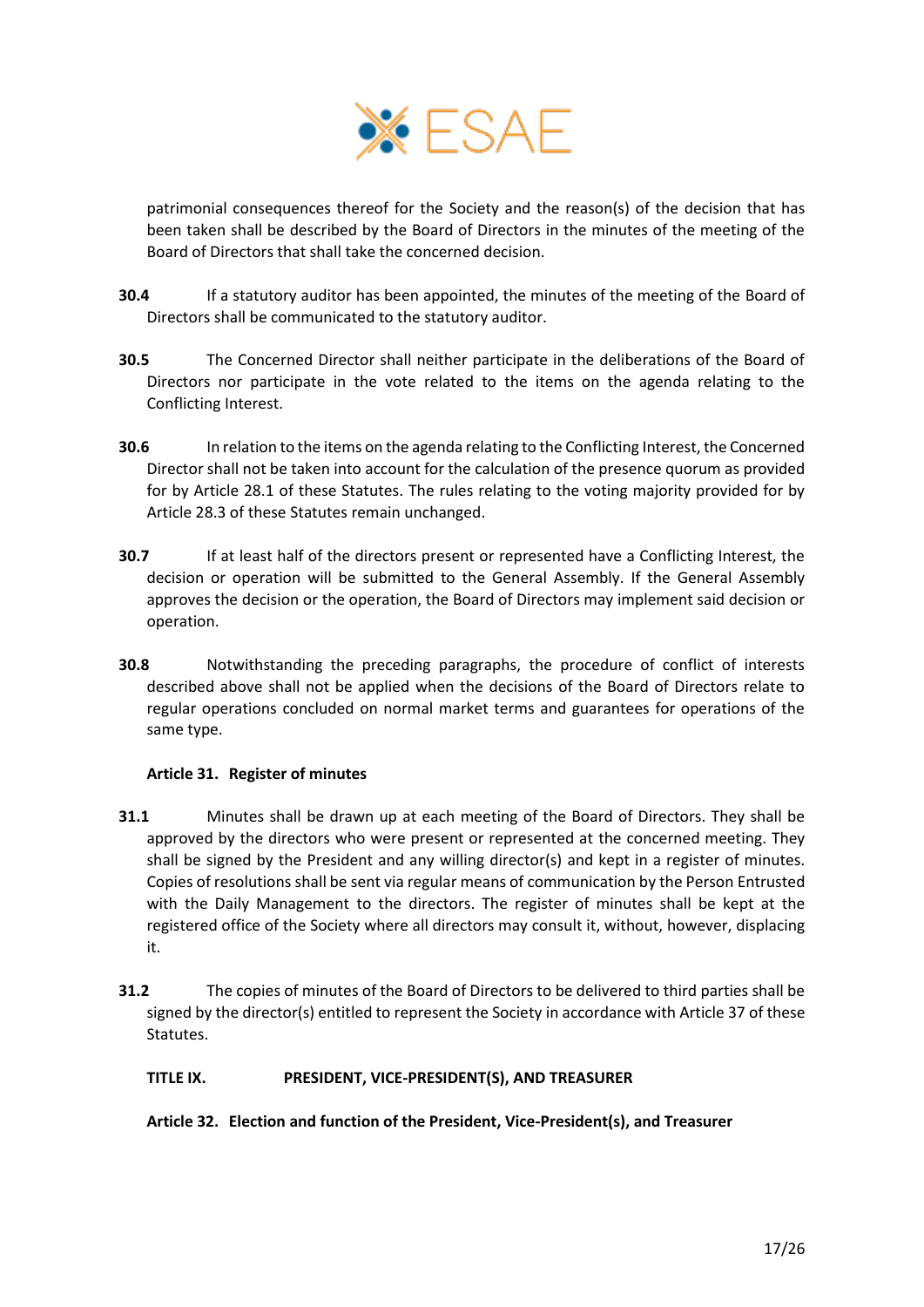

- <span id="page-17-1"></span>**32.1** The Board of Directors shall elect a President, minimum one (1) and maximum two (2) Vice-President(s), and a Treasurer amongst the directors. The President, Vice-President(s), and Treasurer shall be three (3) or four (4), in case two (2) Vice-Presidents are elected, distinct Individual Members and/or Representatives of Association Members. Their mandate shall be non-remunerated. Their term of office is a two (2) years term, once renewable in a row. The mandate performed by a President, Vice-President or Treasurer pursuant to Articl[e 32.2](#page-17-0) of these Statutes, shall not be taken into account for the computation of the number of terms of office.
- <span id="page-17-0"></span>**32.2** Each new President, Vice-President, or Treasurer who is elected by the Board of Directors to replace a President, Vice-President, or Treasurer, whose mandate has terminated, shall only be elected for the remainder of the term of the President, Vice-President, or Treasurer being replaced.
- **32.3** The mandate of the President, the Vice-President(s), and the Treasurer terminates by expiry of the term of their mandate or, as of right and with immediate effect, by expiry of their directorship.
- **32.4** The Board of Directors may further dismiss the President as President, a Vice-President as Vice-President, and the Treasurer as Treasurer at any time and shall not give reasons for its decisions, without any compensation or cost becoming due by the Society, and provided that the President, Vice-President, or Treasurer concerned is convened at the meeting and has received the possibility to defend his/her position during the meeting of the Board of Directors and prior to the voting on the dismissal. The concerned President, Vice-President, or Treasurer shall not participate in the deliberation of the Board of Directors regarding such decision or action, and also not to the relevant voting.
- **32.5** The President, Vice-President(s), and Treasurer are also free to resign from their office at any time by submitting, via special means of communication, their resignation to the Board of Directors. In case of the end of the mandate of the President, the Vice-President(s), or the Treasurer for whatever reason, except the cases of automatic termination of the directorship, or dismissal, the President, Vice-President(s), or Treasurer as the case may be shall continue performing the duties of his/her office until the Board of Directors has provided in his/her/their replacement within ninety (90) calendar days, without prejudice to the mandatory labour law provisions and services agreement provisions, if applicable.

## <span id="page-17-2"></span>**Article 33. Powers of the President, Vice-President(s), and Treasurer**

- **33.1** The President shall have the powers specifically granted to him/her by these Statutes. In particular, the President shall have the following powers:
- (a) Adopting the agenda of the meetings of the General Assembly and the Board of Directors, after preparation by the Person Entrusted with the Daily Management;
	- (b) Presiding the meetings of the General Assembly and the Board of Directors;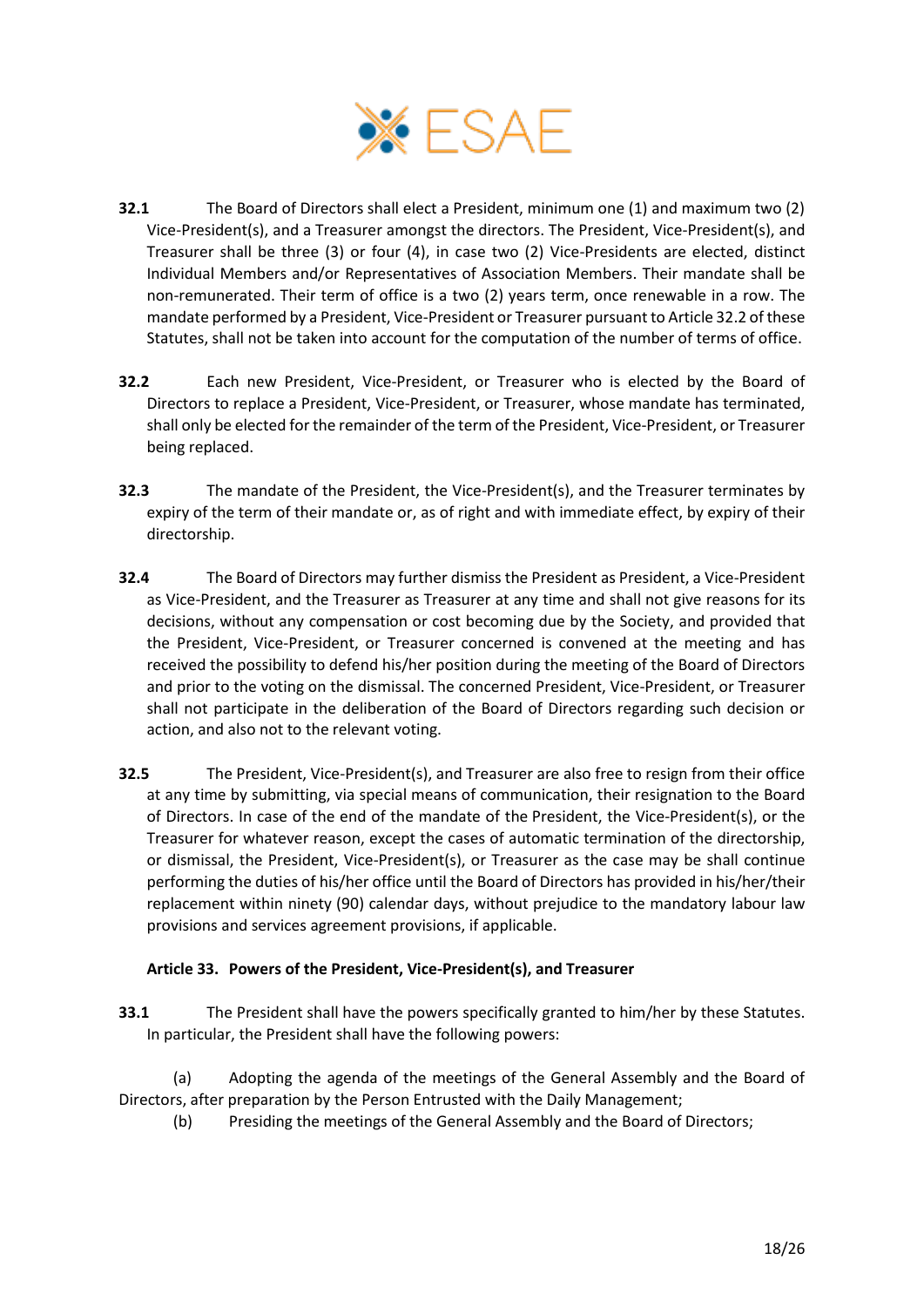

(c) Signing and approving the minutes of the meetings of the General Assembly and the Board of Directors;

(d) Acting as a conciliator when differences of opinion occur, both within the Society and vis-à-vis third parties; and

(e) In the event of a tie vote, having the casting vote within the General Assembly and the Board of Directors.

- **33.2** The Vice-President(s) shall have the powers specifically reserved for him/her/them by these Statutes. As a general rule, the Vice-President(s) shall replace the President in his/her absence. The Vice-President(s) should not automatically become the next President.
- **33.3** The Treasurer shall have the powers specifically granted to him/her by these Statutes and by the Board of Directors. As a general rule, the Treasurer shall oversee the financial affairs of the Society and report in this respect to the Board of Directors.

## <span id="page-18-1"></span>**TITLE X. COMMITTEE(S)**

### <span id="page-18-2"></span>**Article 34. Committee(s)**

- **34.1** The Board of Directors may establish and delegate tasks to one or more Committee(s). The Committee(s) shall have a supporting role to the Board of Directors on specific issues. The Board of Directors shall determine amongst others the mission, composition, powers, conduct of meetings and governance, convening modalities and drafting of agendas, presence quorum, voting majority and voting procedures, and drafting of minutes of the Committee(s).
- **34.2** The Committee(s) shall not represent the Society vis-à-vis third parties.
- **34.3** The Committee(s) shall always act under the responsibility of the Board of Directors and shall report periodically to the Board of Directors on its/their activities, and/or at the request of the Board of Directors.

#### <span id="page-18-3"></span>**TITLE XI. PERSON ENTRUSTED WITH THE DAILY MANAGEMENT**

#### <span id="page-18-0"></span>**Article 35. Appointment and function of the Person Entrusted with the Daily Management**

**35.1** The Board of Directors may appoint and delegate the powers listed i[n Article 36](#page-20-0) of these Statutes to a natural person or legal entity, being a director or not, being a Member or not, and being a Representative or not. If the person entrusted with the powers listed in [Article 36](#page-20-0) of these Statutes is also a director, he/she shall carry the title of "Managing Director". If the person entrusted with the powers listed in [Article 36](#page-20-0) of these Statutes is not a director, he/she/it shall carry the title as decided by the Board of Directors. For the purpose of the present Statutes, the Managing Director or the person listed in [Article 35](#page-18-0) of these Statutes not being a director shall be referred to as the "Person Entrusted with the Daily Management".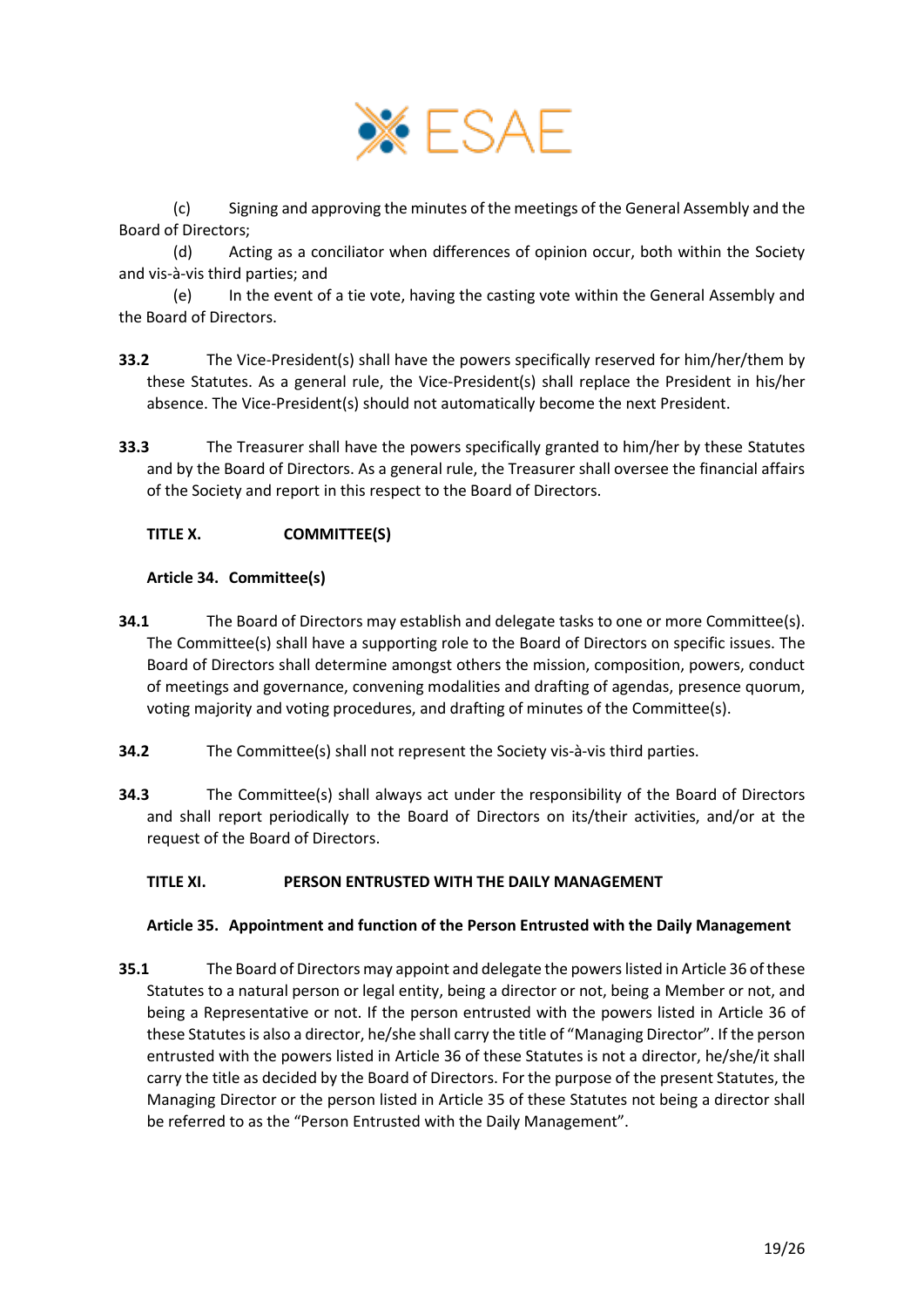

- **35.2** His/her/its office may be remunerated. When a legal entity is appointed as Person Entrusted with the Daily Management, the latter shall appoint amongst its shareholders, members, directors or employees a permanent representative, being a natural person, in charge of the execution of the mission of Person Entrusted with the Daily Management in the name and on behalf of the legal entity. The Society shall cover all reasonable expenses exposed by the Person Entrusted with the Daily Management. The Person Entrusted with the Daily Management's mandate may be of a definite or indefinite duration. The terms and conditions of his/her/its office shall be determined by the Board of Directors.
- **35.3** The mandate of the Person Entrusted with the Daily Management terminates as of right and with immediate effect, (i) by death or incapacity, or (ii) if the Person Entrusted with the Daily Management is under judicial administration, in bankruptcy, in judicial reorganisation, in dissolution or in liquidation, or is subject to insolvency proceedings of a similar nature under the laws of any jurisdiction.
- **35.4** Unless otherwise agreed, the Board of Directors may dismissthe Person Entrusted with the Daily Management at any time and possibly with immediate effect, without (i) having to give reasons to its decision, (ii) any compensation or cost becoming due by the Society, and (iii) prejudice to the mandatory labour law provisions and services agreement provisions, if applicable.
- **35.5** The Person Entrusted with the Daily Management is free to resign from his/her/its office at any time by submitting, via special means of communication, his/her/its resignation to the Board of Directors, without prejudice to the mandatory labour law provisions and services agreement provisions, if applicable. In case of termination of the mandate of the Person Entrusted with the Daily Management for whatever reason, except the cases of automatic termination of the mandate of the Person Entrusted with the Daily Management or dismissal, the Person Entrusted with the Daily Management shall continue performing the duties of his/her/its office until the Board of Directors has provided in his/her/its replacement within ninety (90) calendar days, without prejudice to the mandatory labour law provisions and services agreement provisions, if applicable.
- **35.6** In case of the end of the mandate of the Person Entrusted with the Daily Management for whatever reason, the Person Entrusted with the Daily Management shall have no claims for compensation on the Society or for its assets, without prejudice to the mandatory labour law provisions and services agreement provisions, if applicable.
- **35.7** The Person Entrusted with the Daily Management shall be a permanent observer at all the bodies of the Society, and shall have the right to attend all meetings of the aforementioned bodies, without voting rights and with the right to be heard. All convening notices to all meetings of the aforementioned bodies shall simultaneously be notified to the Person Entrusted with the Daily Management.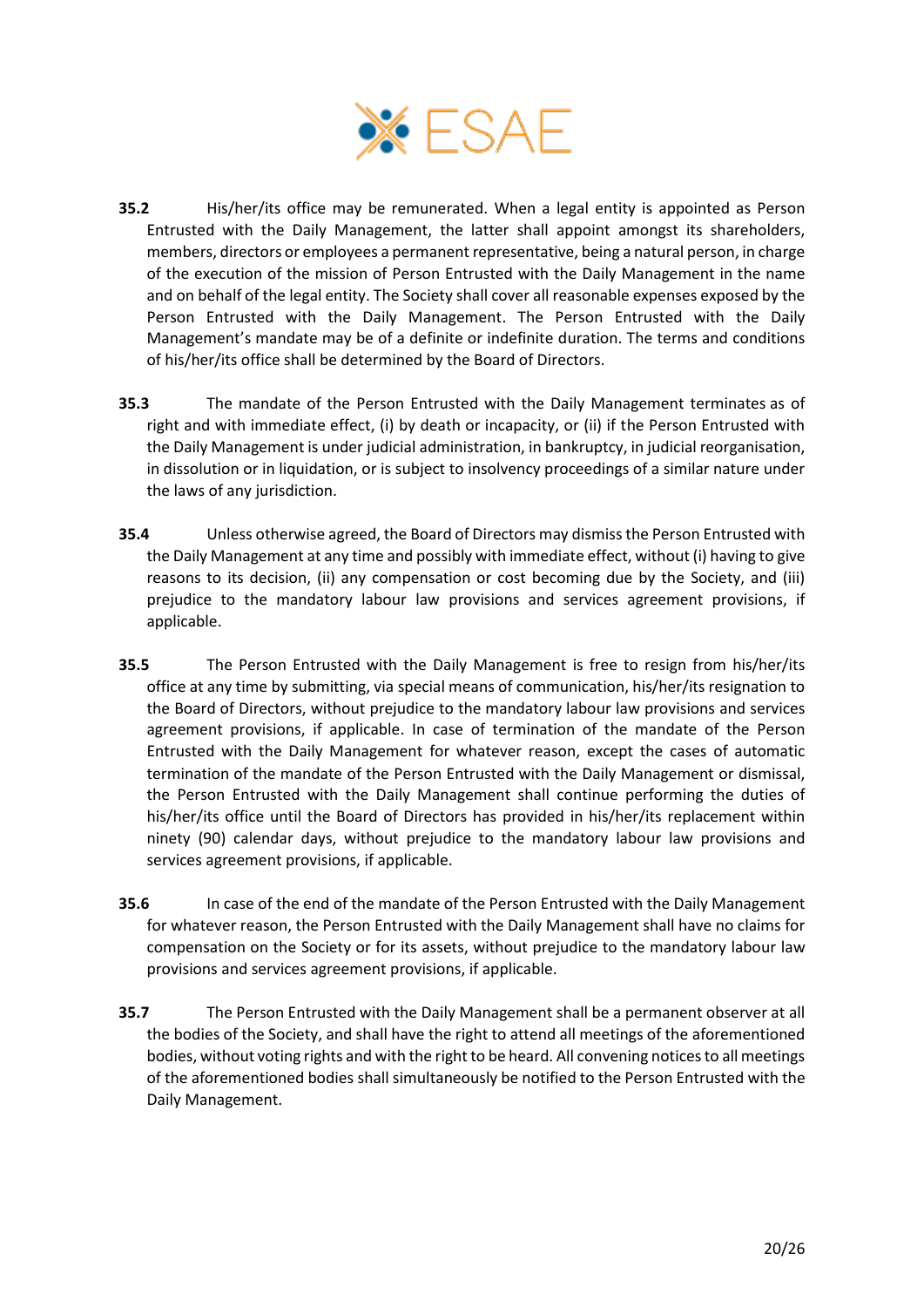

**35.8** Notwithstanding the above paragraph, the President may decide that the Person Entrusted with the Daily Management cannot attend one or more meeting(s) or part(s) of a meeting(s) of the Board of Directors.

### <span id="page-20-0"></span>**Article 36. Powers of the Person Entrusted with the Daily Management**

- **36.1** The Person Entrusted with the Daily Management shall have the powers specifically granted to him/her/it by these Statutes. In particular, the Person Entrusted with the Daily Management shall have the following powers:
	- (a) The daily management of the Society, within the approved budget;
	- (b) The recruitment of new Members;

(c) In cooperation with the President, the coordination and the organisation of the meetings of the General Assembly;

(d) In cooperation with the President, the coordination and the organisation of the meetings of the Board of Directors;

- (e) The delegation of tasks to the secretariat of the Society and the overseeing of it;
- (f) Submitting the applications for admission to membership to the Board of Directors;
- (g) Executing the decisions of the Board of Directors;
- (h) Sending the convening notices of the General Assembly and the Board of Directors;

(i) After consultation with the Treasurer, the preparation of the draft annual accounts and the draft budget that must be submitted to the Board of Directors for finalisation and approval;

The supervision of the financial affairs of the Society, under the supervision of the Treasurer; and

(k) Ensuring the public relations of the Society, particularly regarding communication with third parties.

- **36.2** The Person Entrusted with the Daily Management shall always act under the responsibility of the Board of Directors and within the approved budget. The Person Entrusted with the Daily Management shall report periodically to the Board of Directors on his/her/its actions and activities, and/or at the request of the Board of Directors.
- **36.3** If no Person Entrusted with the Daily Management is appointed, the powers listed in the present Article and specifically granted to him/her/it by these Statutes shall be exercised by the Board of Directors.

#### <span id="page-20-2"></span>**TITLE XII. EXTERNAL REPRESENTATION OF THE SOCIETY**

#### <span id="page-20-1"></span>**Article 37. External representation of the Society**

**37.1** The Society shall be validly represented vis-à-vis third parties and with regard to all judicial and extra-judicial deeds by the President acting alone, or by two (2) directors, acting jointly.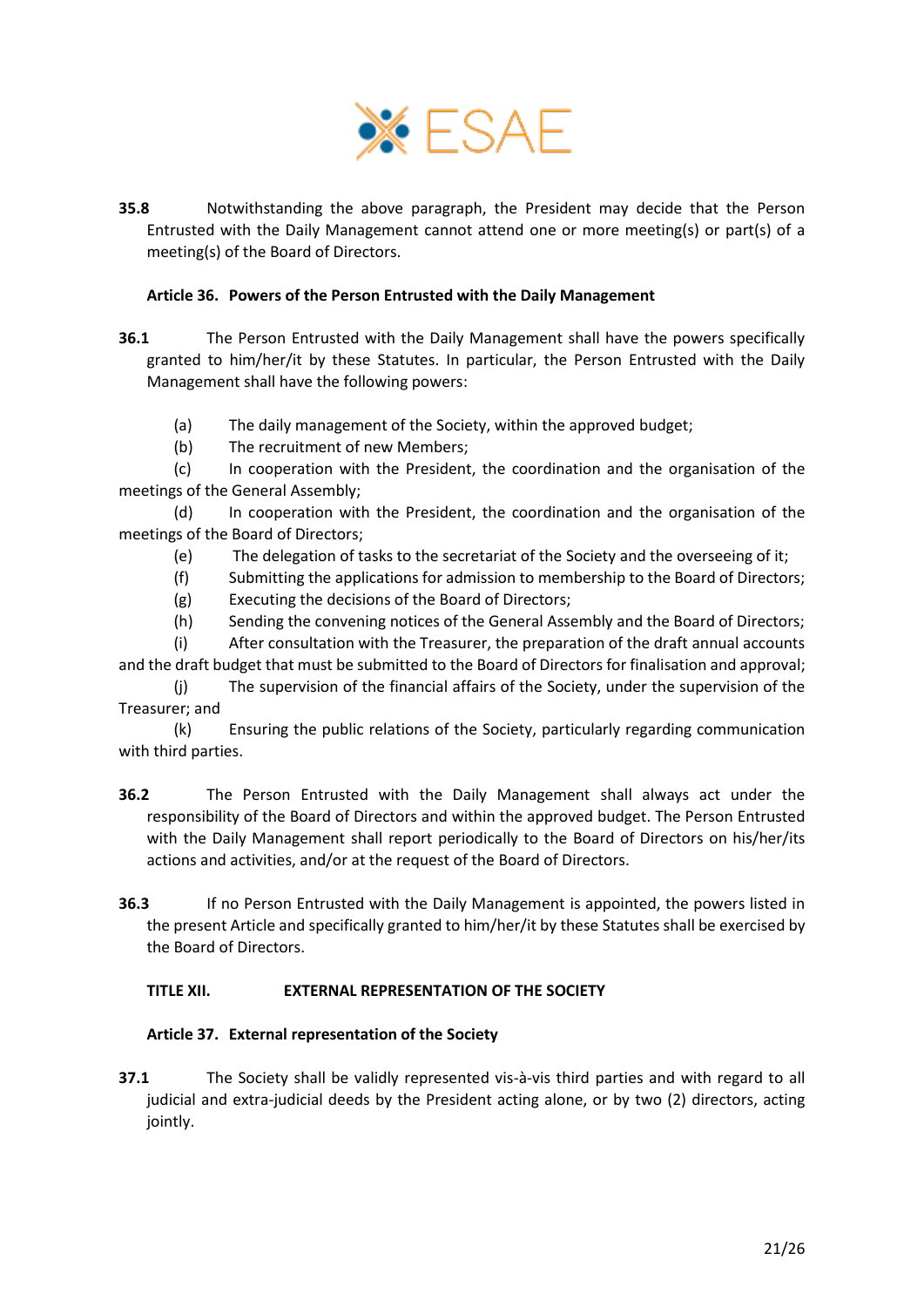

- **37.2** Within the framework of daily management, the Society shall also be validly represented vis-à-vis third parties and with regard to all judicial and extra-judicial deeds by the Person Entrusted with the Daily Management, acting alone.
- **37.3** None of the aforementioned persons must justify his/her/its powers vis-à-vis third parties.
- **37.4** In addition, the Society shall also be validly represented vis-à-vis third parties, within the framework of their mandates, by one or more proxy-holder(s) duly mandated by the Board of Directors, the President acting alone, or two (2) directors, acting jointly, or, within the framework of daily management, by the Person Entrusted with the Daily Management, acting alone.

### <span id="page-21-1"></span>**TITLE XIII. INTERNAL RULES AND PROCEDURES**

### <span id="page-21-2"></span>**Article 38. Internal rules and procedures**

- **38.1** To detail and complete the provisions of these Statutes, the Board of Directors may adopt, amend and/or revoke internal rules.
- **38.2** On the date of the last amendments to these Statutes, the last version of the internal rules has been adopted on [*To be completed with the date*].
- **38.3** The Board of Directors is further entitled to adopt Board of Directors internal procedures and any other kind of statement that falls within the scope of its powers.

#### <span id="page-21-3"></span>**TITLE XIV. FINANCIAL YEAR**

#### <span id="page-21-4"></span>**Article 39. Financial year**

**39.1** The financial year of the Society shall run from 1 January to 31 December.

## <span id="page-21-5"></span>**TITLE XV. AMENDMENTS TO THESE STATUTES**

#### <span id="page-21-6"></span>**Article 40. Amendments to these Statutes**

<span id="page-21-0"></span>**40.1** The General Assembly can validly decide on amendments to these Statutes only if (i) at least two-thirds (2/3) of the Members are present or represented and (ii) the decision to amend obtains at least a majority of two-thirds (2/3) of the votes cast by the Members present or represented. However, any decision to amend the purpose for which the Society has been constituted shall be validly adopted only if it obtains at least a majority of four-fifths (4/5) of the votes cast by the Members present or represented. Blank votes, invalid votes and abstentions shall not be counted.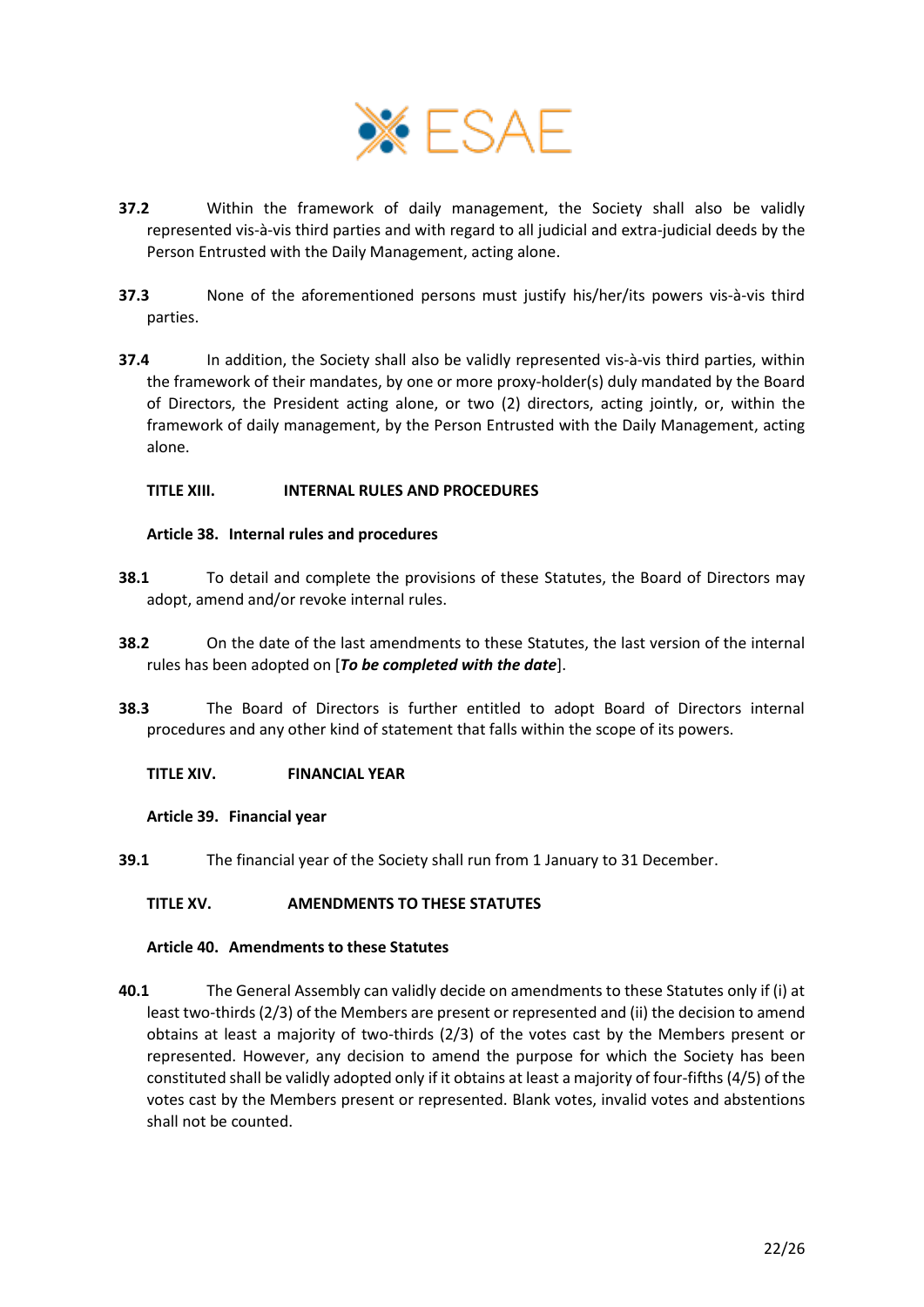

- **40.2** If at least two-thirds (2/3) of the Members are not present or represented at the first meeting, a second meeting of the General Assembly may be convened pursuant t[o Article 19](#page-8-1) of these Statutes, at least fifteen (15) calendar days after the first meeting of the General Assembly. The second meeting of the General Assembly shall validly deliberate, irrespective of the number of Members present or represented, in accordance with the voting majority stipulated in Article [40.1](#page-21-0) of these Statutes, and decide on the amendments. However, the General Assembly shall always be composed of at least two (2) natural persons present.
- **40.3** The main terms of any proposal to amend these Statutes shall be explicitly mentioned in the agenda or a separate document both included in or attached to the convening notice to the Members and the directors.
- **40.4** The date on which the amendments to these Statutes shall enter into force shall be determined in the internal rules, if any, or by the decision of the General Assembly regarding the amendments to these Statutes.

## <span id="page-22-1"></span>**TITLE XVI. DISSOLUTION. LIQUIDATION**

## <span id="page-22-2"></span>**Article 41. Dissolution. Liquidation**

- <span id="page-22-0"></span>**41.1** The General Assembly can validly decide on the dissolution of the Society only if (i) at least two-thirds of the Members are present or represented and (ii) the decision obtains a majority of at least a four-fifths (4/5) of the votes cast by the Members present or represented. Blank votes, invalid votes and abstentions shall not be counted.
- **41.2** If at least two-thirds (2/3) of the Members are not present or represented at the first meeting, a second meeting of the General Assembly may be convened pursuant t[o Article 19](#page-8-1) of these Statutes, at least fifteen (15) calendar days after the first meeting of the General Assembly. The second meeting of the General Assembly shall validly deliberate, irrespective of the number of Members present or represented, in accordance with the voting majority stipulated in Article [41.1](#page-22-0) of these Statutes and decide on the dissolution. However, the General Assembly shall always be composed of at least two (2) natural persons present.
- **41.3** Any proposition to dissolve the Society shall be explicitly mentioned in the agenda included in or attached to the convening notice to the Members and the directors.
- **41.4** Except in case of a dissolution and liquidation of the Society in a single deed, the General Assembly shall decide upon: the appointment of one or more liquidator(s), the decisionmaking process of the liquidators if several liquidators are appointed, and the scope of his/her/its/their powers. Failing the appointment of one or more liquidator(s), all the directors shall be deemed to be jointly in charge of the Society's liquidation.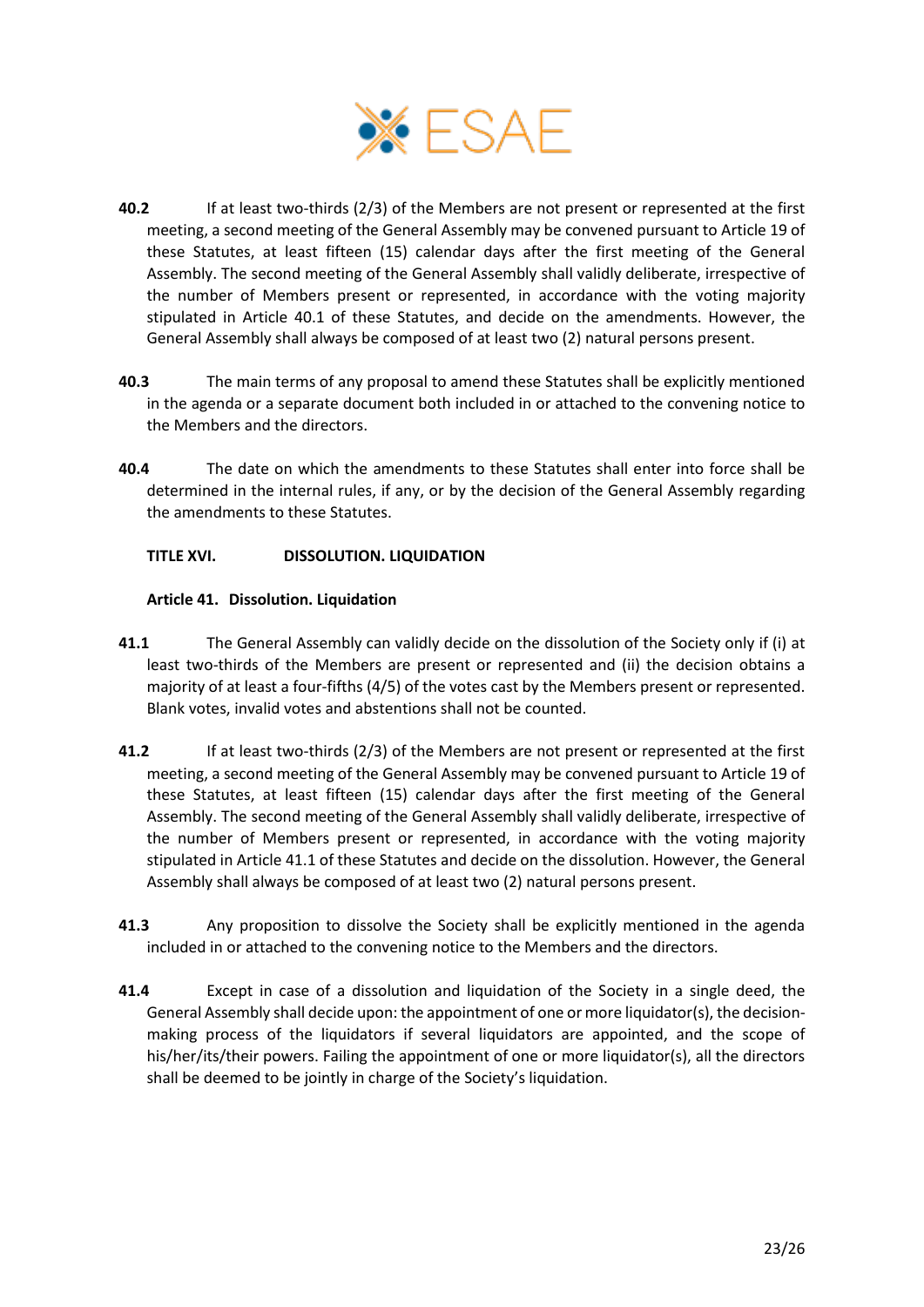

**41.5** The General Assembly shall also decide upon the allocation of the net assets of the Society, provided however that the net assets of the Society may only be allocated to a disinterested purpose.

### <span id="page-23-0"></span>**TITLE XVII. VARIA**

### <span id="page-23-1"></span>**Article 42. Notifications**

- **42.1** Any notice or other communication under or in connection with these Statutes shall be written in English, subject to compliance with the legal provisions governing the use of official languages in Belgium. Additionally, with respect of the sending of any notice or communication under or in connection with these Statutes, the terms below shall be defined as follows:
	- "Regular means of communication" means regular mail or any other means of written communication (including email); and
	- "Special means of communication" means registered mail or any other means of written communication (including email), with acknowledgment of receipt.

### <span id="page-23-2"></span>**Article 43. Abstentions**

**43.1** For the determination of the voting majorities set out in these Statutes, "abstentions shall not be counted" means that (i) the person having abstained shall not be taken into account in the number of persons present or represented on the basis of which the voting majority shall be calculated and (ii) the abstention shall neither be considered as a vote "in favour" nor a vote "against" the proposed decision.

#### <span id="page-23-3"></span>**Article 44. Varia**

**44.1** Anything that is not provided for in these Statutes or the internal rules, if any, shall be governed by the provisions of Book 9 and any other provisions applicable to non-profit associations of the companies and associations Code of March 23, 2019. In the event there is a conflict between these Statutes and the internal rules, if any, internal procedures, or any other kind of rules of the Society, these Statutes shall prevail.

## <span id="page-23-4"></span>**Article 45. Transitional provision**

**45.1** Without prejudice to Articles [23.3](#page-11-2) and [32.1](#page-17-1) of these Statutes, the directors, the President, the Vice-President(s) and the Treasurer in office on the date of the Extraordinary General Assembly of June 18, 2021, are presumed to serve their first mandate respectively as directors, President, Vice-President(s) and Treasurer.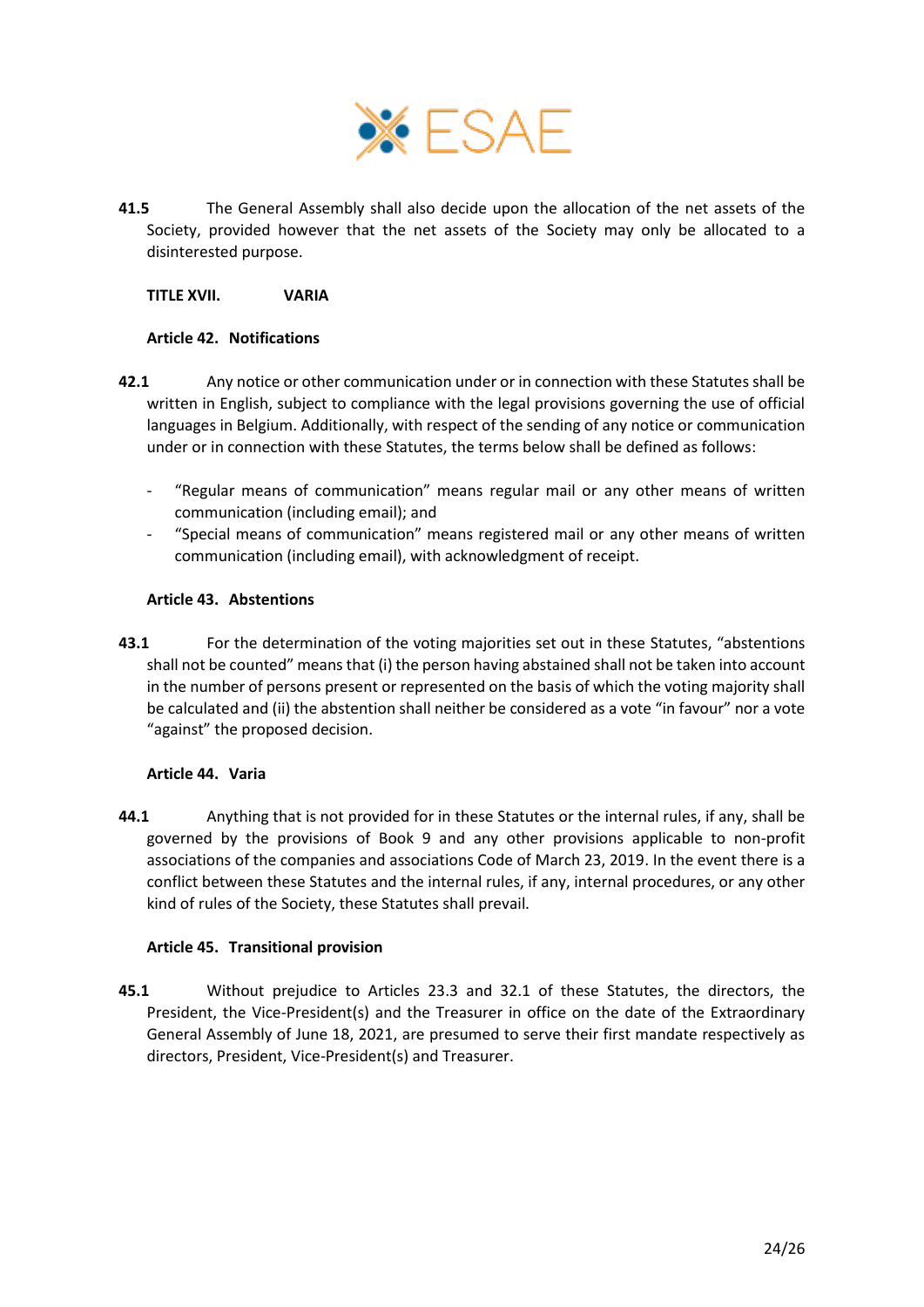

# Table of contents

| Article 10.                |  |  |
|----------------------------|--|--|
| Article 11.                |  |  |
|                            |  |  |
|                            |  |  |
| Article 12.                |  |  |
|                            |  |  |
|                            |  |  |
| Article 13.                |  |  |
|                            |  |  |
|                            |  |  |
|                            |  |  |
| Article 14.                |  |  |
|                            |  |  |
| Article 15.                |  |  |
| Article 16.                |  |  |
| Article 17.                |  |  |
| Article 18.                |  |  |
| Article 19.                |  |  |
|                            |  |  |
|                            |  |  |
| Article 21.                |  |  |
| Article 22.                |  |  |
|                            |  |  |
| <b>TITLE VIII.</b>         |  |  |
| Article 23.                |  |  |
| Article 24.                |  |  |
| Article 25.                |  |  |
| Article 26.<br>Article 27. |  |  |